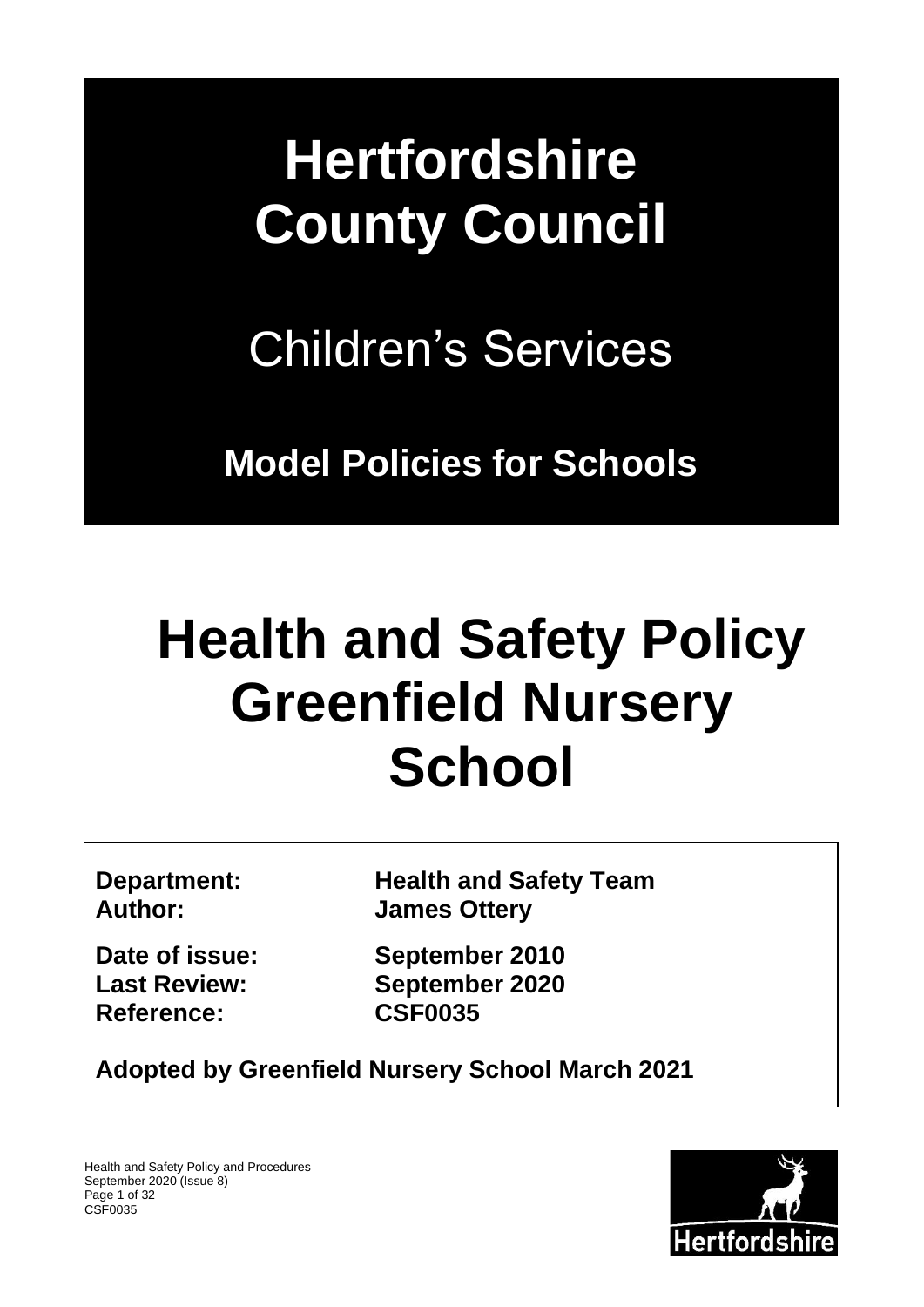# **MODEL HEALTH AND SAFETY STATEMENT FOR SCHOOLS**

#### **Introduction**

- 1. This document provides a customisable template to assist schools in producing a written health and safety policy.
- 2. The model policy is based upon Hertfordshire County Council's criteria for schools where it is the employer, it's for the Governing Body / Board of Trustees of Foundation, VA and Academy<sup>1</sup> schools to determine whether to adopt such arrangements.
- 3. Schools should ensure the policy is customised to fit their individual circumstances. **Significant customisation will be required for those schools where the Local Authority (LA) is not the employer (VA, Foundation, Academy etc.).**

#### **Writing a Policy Statement**

- 4. Under the Health and Safety at Work etc. Act 1974, it is the duty of an employer to have an up to date written statement of health and safety, this general policy must be complemented by a school policy statement.
- 5. Adapting the model policy is the best way of complying with the LA's Health and Safety Policy, demonstrating compliance with statutory duties could be difficult in the absence of a school policy.
- 6. The safety policy should be signed and dated by the head teacher / chair of governors.<sup>2</sup>
- 7. The main points required in a Health and Safety Policy Statement are:

#### **Part 1 Statement of Intent**

Outlining your commitment to providing a healthy and safe environment for all users of the establishment: - staff, pupils, visitors and contractors.

#### **Part 2 Organisation (roles and responsibilities)**

The organisation section should describe the roles and responsibilities of key personnel, for example:

- Governors
- Headteacher
- Those with responsibility for specific areas or activities which may have been delegated to them e.g. Heads of Department, Deputy Heads, School Business Managers, Site Managers, Caretakers etc.
- Other employees (both teaching and non teaching) and any volunteers

The procedures for joint management / employee consultation should be detailed. It should be decided whether you require a safety committee (this is unlikely to be the case in small establishments and primary schools) where such a committee exists, then briefly describe its constitution and functions within the policy.

Health and Safety Policy and Procedures September 2020 (Issue 8) Page 2 of 32 CSF0035

<sup>1</sup> References to academies should be taken to include free and studio schools.

 $2$  References to governors should be taken to mean whoever is responsible for fulfilling governance functions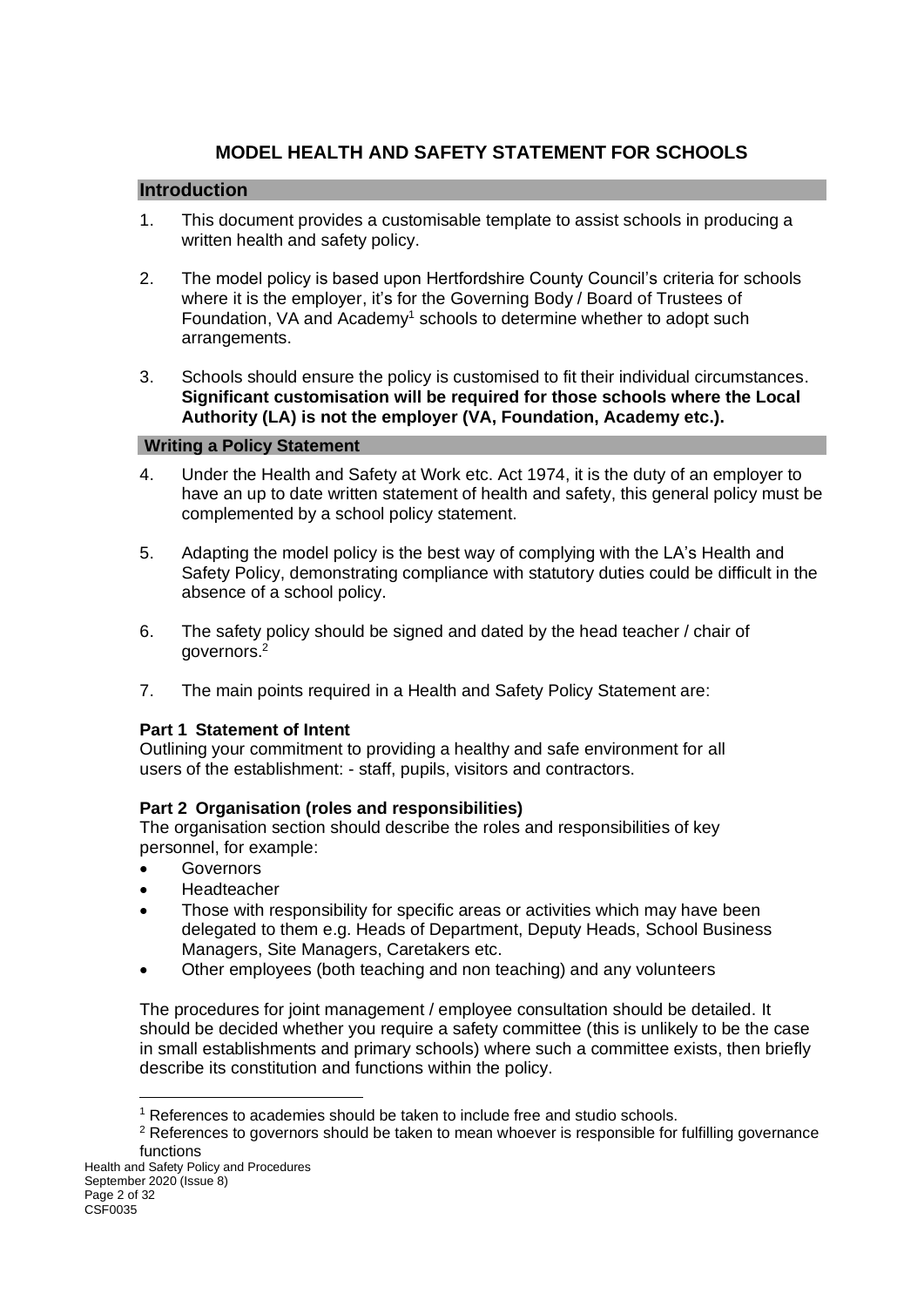It is recommended that Health and Safety is included as a standing agenda item at relevant staff/team meetings. This enables you to demonstrate communication lines are in place enabling staff to participate in health and safety.

#### **Part 3 Arrangements**

The arrangements section details the school's local procedures for controlling significant risks and makes clear any specific roles and responsibilities in managing these.

The model policy details as appendices some of the key areas for which local arrangements may be required, depending on the nature of the risks not all may be relevant.

[DfE Health and Safety: advice for schools](https://www.gov.uk/government/publications/health-and-safety-advice-for-schools) provides further information on areas for inclusion in a school health and safety policy.

#### **Arrangements for policy review**

- 8. Governors are required to take steps to ensure that they are kept informed of the County Council's advice and guidance on health and safety matters.
- 9. It is recommended that Health and Safety is a regular item on the agenda of either a full meeting of the governing/senior management body or an appropriate subcommittee of governors (e.g. Premises, Resources etc).
- 10. Establishments will need to review and amend where necessary their Health and Safety policy from time to time. It is recommended that a review be carried out annually. (The legislation requires this is done no longer than every 2 years)
- 11. Once completed the policy should be communicated to all staff (teaching and support staff) and be linked to the induction of all new staff.

#### **Further Information**

- 12. For further information and guidance contact: the Health and Safety Team Tel: 01992 556478 [healthandsafety@hertfordshire.gov.uk](mailto:healthandsafety@hertfordshire.gov.uk)
- 13. A summary of changes from the previous version of the model policy (V7 October 2019) is provided below.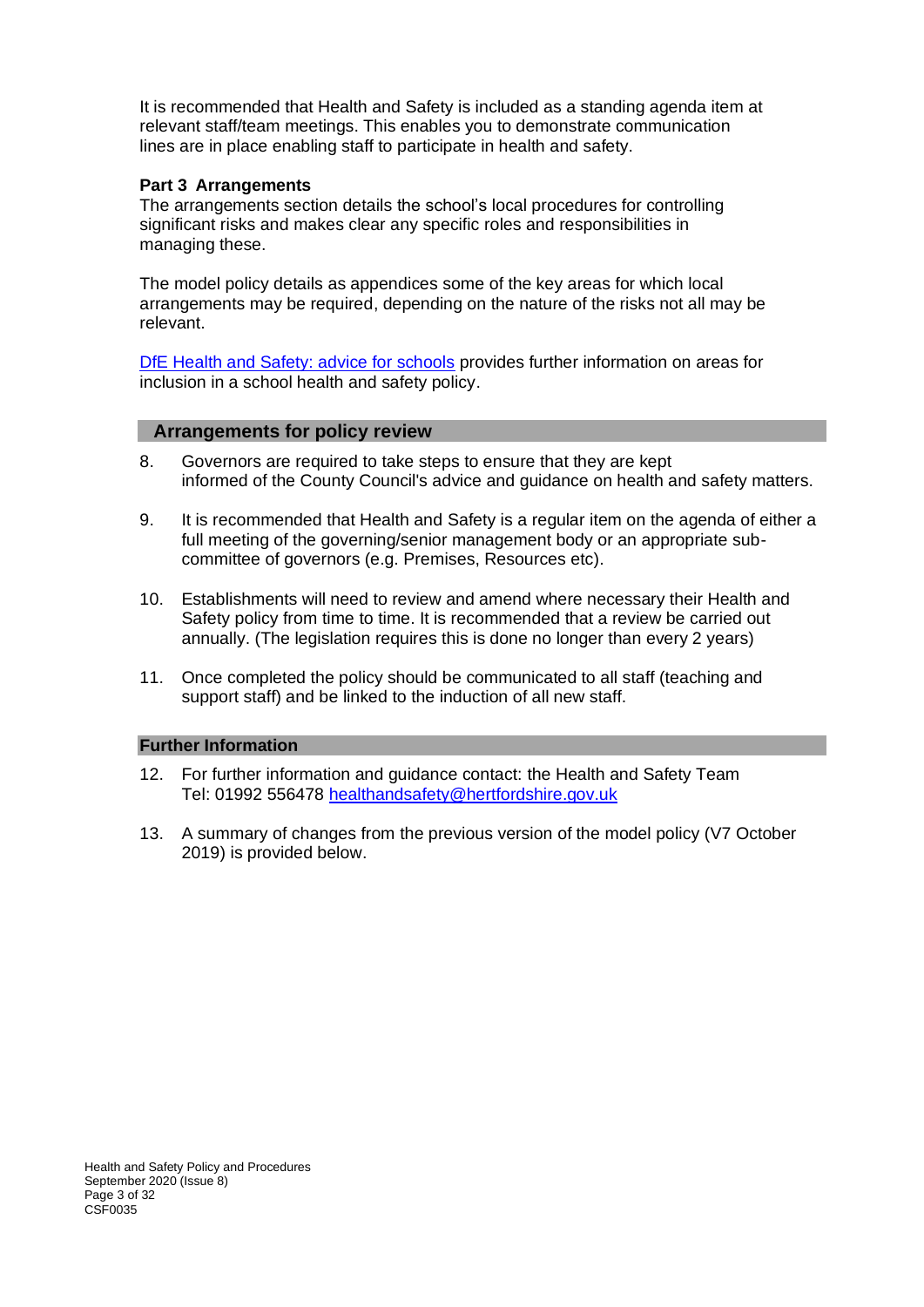| Page<br>number  | <b>Section</b>                                       | <b>Details of change</b>                                                                                                                                                                                                                                                                                               |  |  |
|-----------------|------------------------------------------------------|------------------------------------------------------------------------------------------------------------------------------------------------------------------------------------------------------------------------------------------------------------------------------------------------------------------------|--|--|
| P <sub>23</sub> | <b>COSHH</b>                                         | Updated link to CLEAPSS document L93 Managing<br>radioactive sources in schools Nov 2019                                                                                                                                                                                                                               |  |  |
| P30             | <b>School Swimming</b>                               | Links to Swim England and PWTAG inserted                                                                                                                                                                                                                                                                               |  |  |
| P32             | Addendum to H&S policy for<br>COVID-19               | Overarching statement as addendum to model policy in<br>recognition of current circumstances due to COVID-19                                                                                                                                                                                                           |  |  |
|                 | Previous updates to main policy from V6 V6a May 2017 |                                                                                                                                                                                                                                                                                                                        |  |  |
| P <sub>10</sub> | Risk assessment                                      | Links to CLEAPSS sites (DT, Science and Primary) added;<br>NSEAD as a source of model assessments deleted.                                                                                                                                                                                                             |  |  |
| P11             | Off site visits                                      | Link to the Outdoor Education Advisors' Panel (OEAP)<br>guidance added;<br>Reference to local learning areas added.<br>HCC recommendations regarding EVC refresher training 3-5<br>yearly added.                                                                                                                       |  |  |
| P <sub>13</sub> | Fire                                                 | Link to national fire risk assessment document added;<br>Minor change to wording in emergency procedure section.                                                                                                                                                                                                       |  |  |
| P <sub>14</sub> | Emergency equipment                                  | Minor changes to emergency lighting text to highlight the need<br>to document the monthly tests and that the annual test is for<br>the full duration of the battery                                                                                                                                                    |  |  |
| P <sub>15</sub> | First aid / Medication                               | AED (Defibrillator) text amended to include need to check these<br>on a cyclical basis for functionality                                                                                                                                                                                                               |  |  |
| P <sub>16</sub> |                                                      | Emergency auto adrenaline injectors (AAI) section added to<br>reflect these can now be held by schools if required                                                                                                                                                                                                     |  |  |
| P17/18          | Accident reporting                                   | Amended text to include:<br>Retention times for accident forms<br>That the Headteacher is responsible for ensuring all RIDDOR<br>reportable incidents are reported.<br>Link to the HSE document 'incident reporting in schools' added                                                                                  |  |  |
| P <sub>19</sub> | Consultation                                         | Reference to Staff meetings and Health and Safety is a<br>standing agenda item.                                                                                                                                                                                                                                        |  |  |
|                 | Training                                             | Minor text change to reflect heads are responsible for ensuring<br>staff are competent to undertake their duties.                                                                                                                                                                                                      |  |  |
| P21             | Premises                                             | Line added on premises defects;<br>Line added that Records of fixed wire tests / inspections and<br>certification will be maintained and remedial works arising<br>acted upon in a timely manner;<br>Link added to DfE doc Good Estate Management for schools<br>Link to termly outdoor play equipment checklist added |  |  |
| P <sub>23</sub> | <b>COSHH</b>                                         | Updated link to CLEAPSS document L93 Managing<br>radioactive sources in schools                                                                                                                                                                                                                                        |  |  |
| P <sub>24</sub> | Asbestos                                             | Additional bullet point on refurbishment / demolition surveys                                                                                                                                                                                                                                                          |  |  |
| P <sub>26</sub> | Work at height                                       | Added line that any defective equipment taken out of use until<br>repaired / replaced                                                                                                                                                                                                                                  |  |  |
| P <sub>28</sub> | Vehicle segregation                                  | Ensure that the school adds in details of any specific local<br>arrangements for managing this;<br>A risk assessment to be in place for pedestrian / vehicle<br>segregation.                                                                                                                                           |  |  |
| P <sub>29</sub> | Legionella                                           | Minor changes to reflect that all records relating to the<br>management of Legionella must be kept for 5 years.<br>The requirement for a 6 monthly temperature check of stored<br>water (e.g. cold water storage tanks) has been changed to 12<br>monthly.                                                             |  |  |
| P30             | <b>School Swimming</b>                               | NOP / EAP references changed to PSOP (standard operating<br>procedures)                                                                                                                                                                                                                                                |  |  |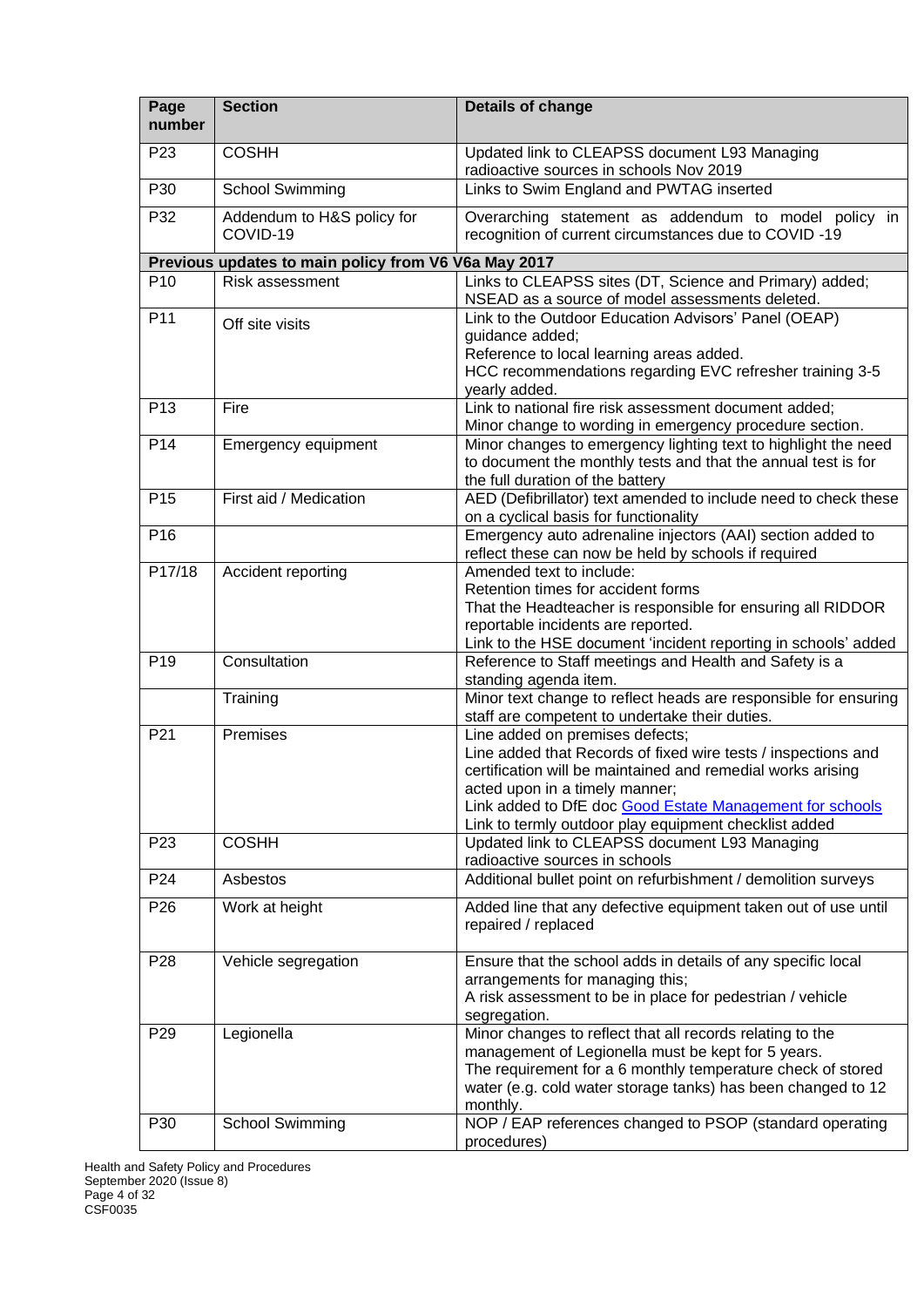Health and Safety Policy and Procedures September 2020 (Issue 8) Page 5 of 32 CSF0035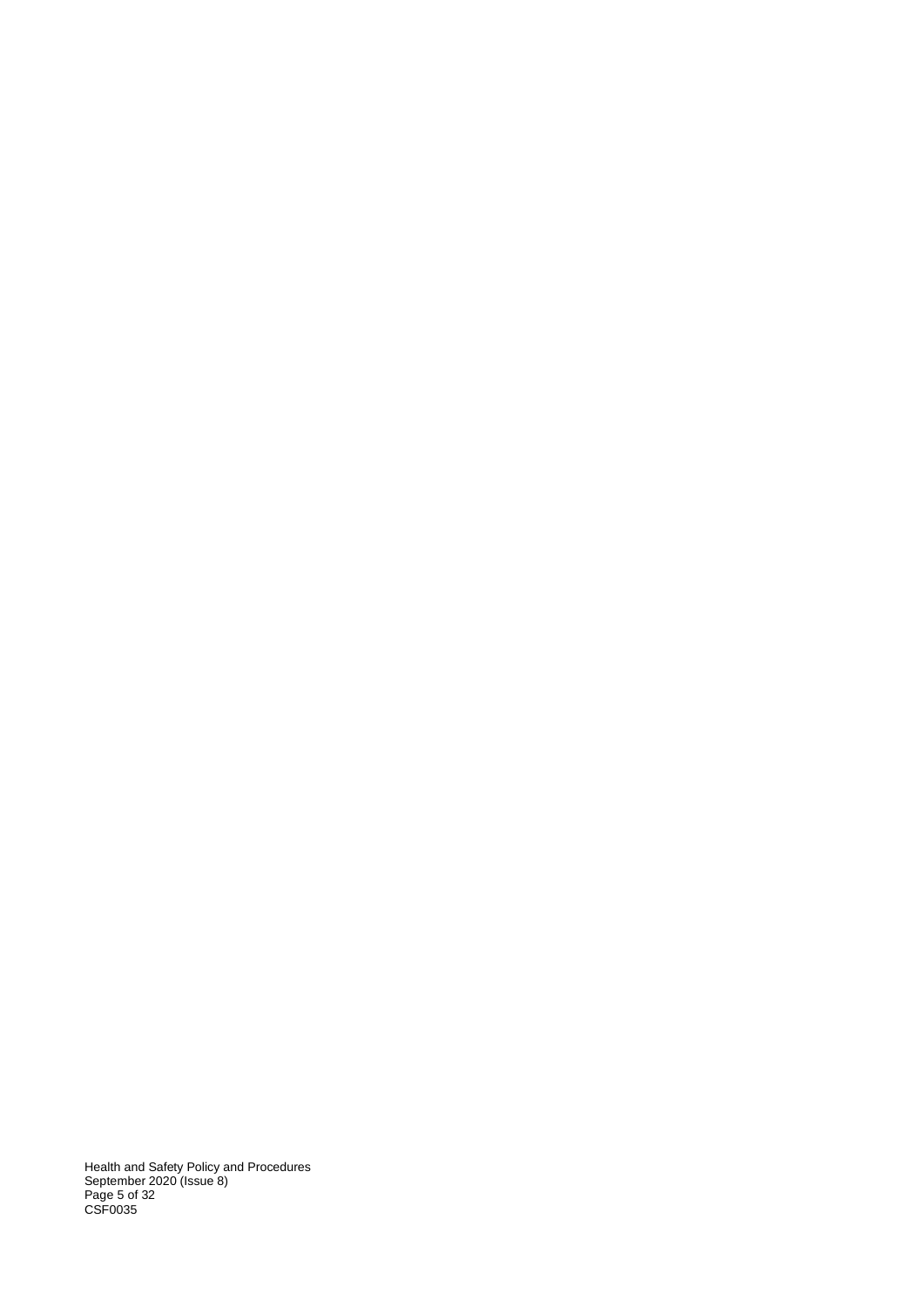# **HEALTH AND SAFETY POLICY**

# **Greenfield Nursery School**

# **PART 1. STATEMENT OF INTENT**

The Governing Body of Greenfield Nursery School will strive to achieve the highest standards of health, safety and welfare consistent with their responsibilities under the Health and Safety at Work etc. Act 1974 and other statutory and common law duties.

This statement sets out how these duties will be conducted and includes a description of the school's organisation and arrangements for dealing with different areas of risk. Details of how these areas of risk will be addressed are given in the arrangements section.

This policy will be brought to the attention of, and/or issued to, all members of staff & a reference copy is kept in the school office /shared drive – 2020-21 policies.

This policy statement and the accompanying organisation and arrangements will be reviewed every 2 years.

This policy statement supplements:

Hertfordshire County Council's (HCC) Health and Safety Policy.

- Educational visits in the local area
- Supporting pupils with medical needs
- Positive Behaviour Management incorporating physical handling and Hertfordshire Steps

[Insert signature] [Insert signature]

**Filnsert Name], Chair of Governors Filmsert Name], Headteacher** 

[Insert date] [Insert date]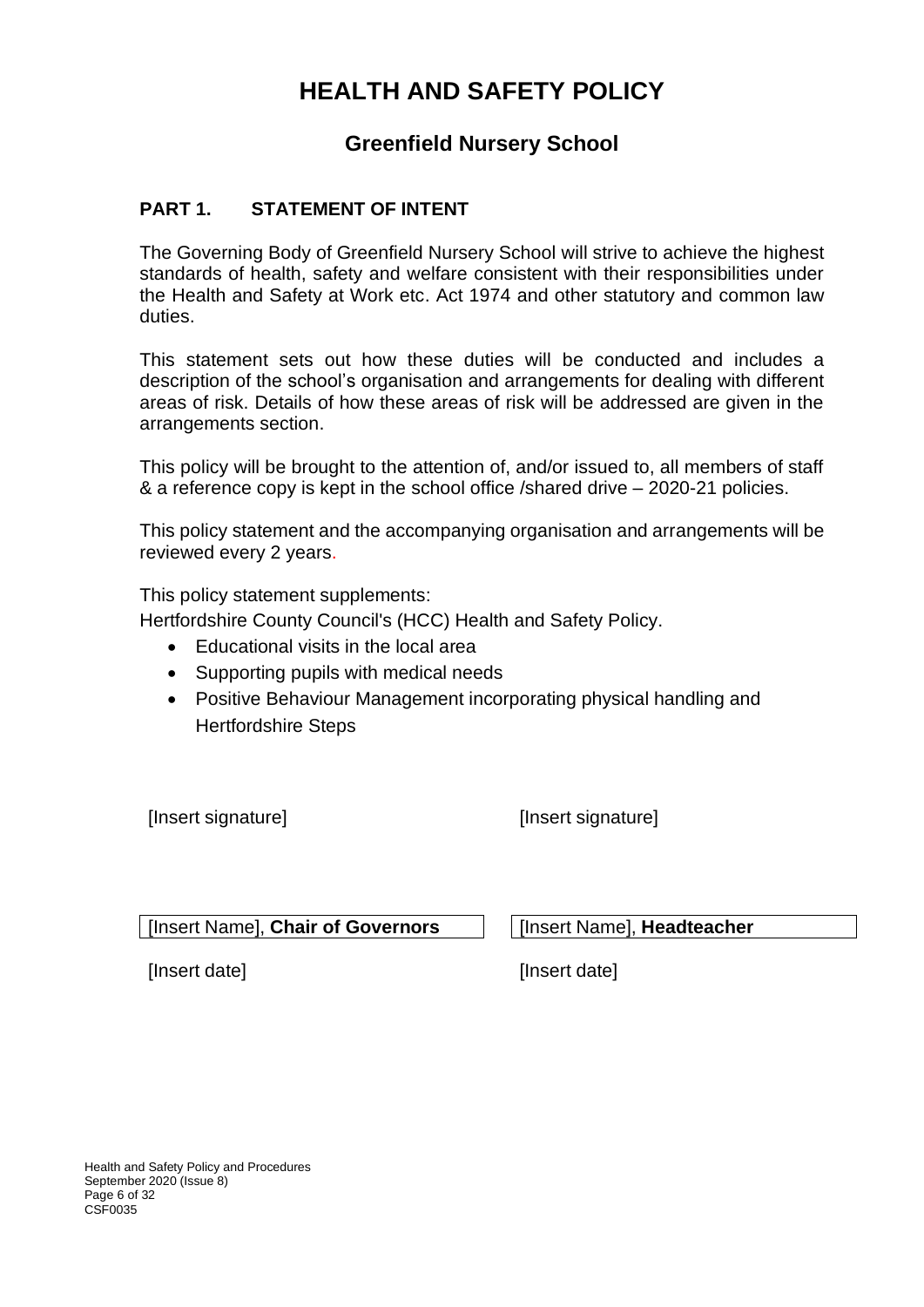# **PART 2. ORGANISATION**

As the employer the Local Authority has overall responsibility for Health and Safety in Community and Voluntary Controlled Schools.

# **At a school level duties and responsibilities have been assigned to staff and governors as detailed below.**

# **Responsibilities of the Governing Body**

The Governing Body are responsible for ensuring health and safety management systems are in place and effective. They fulfil a strategic role in health and safety and are not expected to be involved in day to day management of the school.

As a minimum these management systems should adhere to the LA's health and safety policy, procedures and standards as detailed in the Education Health and **[Safety Manual.](http://www.thegrid.org.uk/info/healthandsafety/manual.shtml)** 

A Health & Safety Governor Lesley Gawan has been appointed to receive relevant information, monitor the implementation of policies and procedures and to feedback health and safety issues and identified actions to the Governing Body.

The Governing body will receive regular reports from the Headteacher Loraine Spooner & Anne Moore Staff Governor in order to enable them to provide and prioritise resources for health and safety issues.

Where required the Governing body will seek specialist advice on health and safety which the establishment may not feel competent to deal with.

HCC's Health and Safety Team, Tel: 01992 556478 [healthandsafety@hertfordshire.gov.uk](mailto:healthandsafety@hertfordshire.gov.uk) provide competent health and safety advice for Community, Community Special and VC schools

# **Responsibilities of the Headteacher**

Overall responsibility for the day to day management of health and safety in accordance with the LA's health and safety policy and procedures rests with the Headteacher.

The Headteacher has responsibility for:

- Co-operating with the LA and Governing Body to enable health and safety policy and procedures to be implemented and complied with.
- Communicating the policy and other appropriate health and safety information to all relevant people including contractors.
- Ensuring effective arrangements are in place to pro-actively manage health and safety by conducting and reviewing inspections and risk assessments and iimplementing required actions.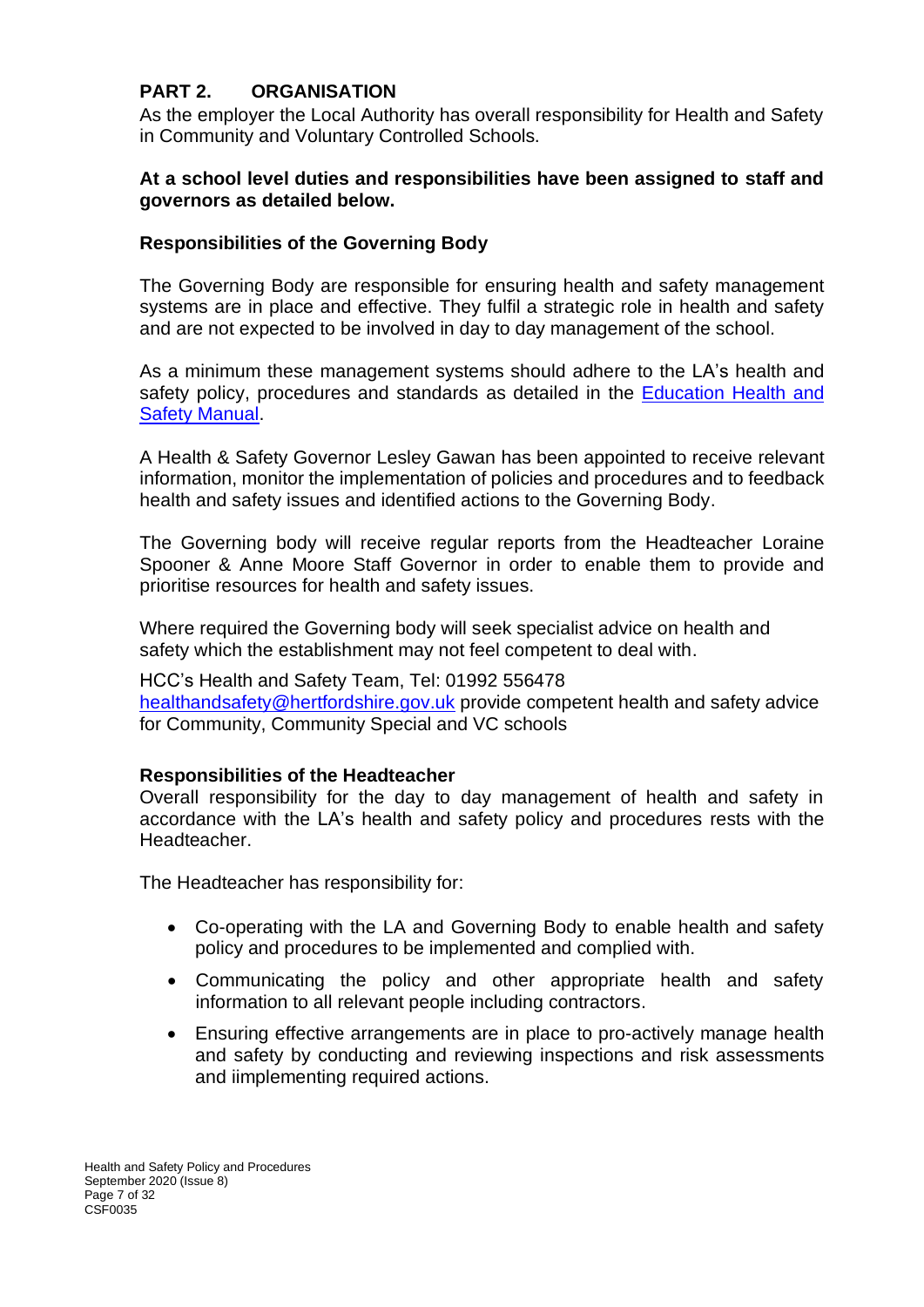- Reporting to the Governing body on health and safety performance and any safety concerns/ issues which may need to be addressed by the allocation of funds.
- Ensuring that the premises, plant and equipment are maintained in a safe and serviceable condition.
- Reporting to the LA any significant risks which cannot be rectified within the establishment's budget.
- Ensuring all staff are competent to carry out their roles and are provided with adequate information, instruction and training.
- Ensuring consultation arrangements are in place for staff and their trade union representatives (where appointed) and recognising the right of trade unions in the workplace to require a health and safety committee to be set up.
- Monitoring purchasing and contracting procedures to ensure health and safety is included in specifications & contract conditions.

**Whilst overall responsibility for health and safety cannot be delegated the Headteacher may choose to delegate certain tasks to other members of staff.**

# **Loraine Spooner – Administrator**

# **Responsibilities of other staff holding posts of special responsibility N/A currently as no staff available BUT all staff check rooms each day**

- Apply the school's health and safety policy to their area of work.
- Ensure staff under their control are aware of and follow relevant published health and safety guidance (from sources such as CLEAPSS, AfPE etc.)
- Ensure health and safety risk assessments are undertaken for the activities for which they are responsible and that identified control measures are implemented.
- Ensure that appropriate safe working procedures are brought to the attention of all staff under their control.
- Take appropriate action on health, safety and welfare issues referred to them, informing the head of any problems they are unable to resolve within the resources available to them.
- Carry out regular inspections of their areas of responsibility and report / record these inspections.
- Ensure the provision of sufficient information, instruction, training and supervision to enable staff and pupils to avoid hazards and contribute positively to their own health and safety.
- Ensure that all accidents (including near misses) occurring within their area of responsibility are promptly reported and investigated.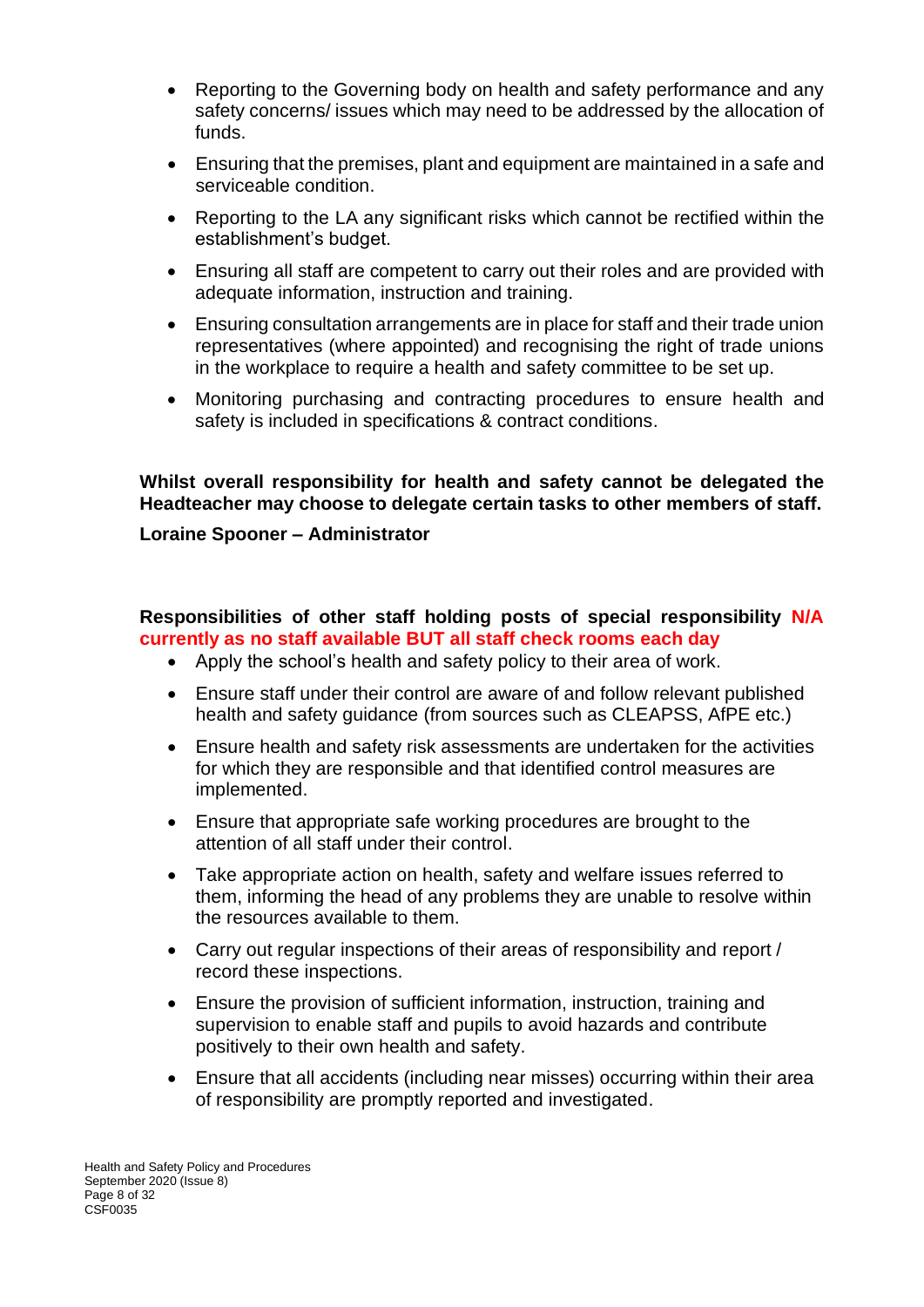# **Responsibilities of employees**

Under the Health and Safety at Work Act etc. 1974 all employees have general health and safety responsibilities. All employees are obliged to take care of their own health and safety whilst at work along with that of others who may be affected by their actions.

All employees have responsibility to:

- Take reasonable care for the health and safety of themselves and others in undertaking their work.
- Comply with the school's health and safety policy and procedures at all times.
- Report all accidents and incidents in line with the reporting procedure.
- Co-operate with school management on all matters relating to health and safety.
- Not to intentionally interfere with or misuse any equipment or fittings provided in the interests of health safety and welfare.
- Report all defects in condition of premises or equipment and any health and safety concerns immediately to their line manager.
- Ensure that they only use equipment or machinery that they are competent / have been trained to use.
- Make use of all necessary control measures and personal protective equipment provided for safety or health reasons.

The Family Centre have alternative procedures in place (e.g. for risk assessment, first aid provision etc.) the Centre manager will develop their own local health and safety arrangements to supplement those of the school.

# **PART 3. LOCAL ARRANGEMENTS**

Detailed information on the LA's expectations are provided in the **Education Health** [and Safety Manual.](http://www.thegrid.org.uk/info/healthandsafety/manual.shtml)

| Appendix 1 | -                            | <b>Risk Assessments</b>                          |
|------------|------------------------------|--------------------------------------------------|
| Appendix 2 | $\overline{a}$               | Offsite visits                                   |
| Appendix 3 | $\overline{\phantom{a}}$     | Health and Safety Monitoring and Inspections     |
| Appendix 4 | $\overline{\phantom{a}}$     | Fire Evacuation and other Emergency Arrangements |
| Appendix 5 | $\overline{\phantom{a}}$     | Fire Prevention, Testing of Equipment            |
| Appendix 6 | $\blacksquare$               | <b>First Aid and Medication</b>                  |
| Appendix 7 | $\blacksquare$               | <b>Accident Reporting Procedures</b>             |
| Appendix 8 | $\qquad \qquad \blacksquare$ | Health and Safety Information and Training       |
| Appendix 9 | -                            | Personal safety / lone Working                   |

Health and Safety Policy and Procedures September 2020 (Issue 8) Page 9 of 32 CSF0035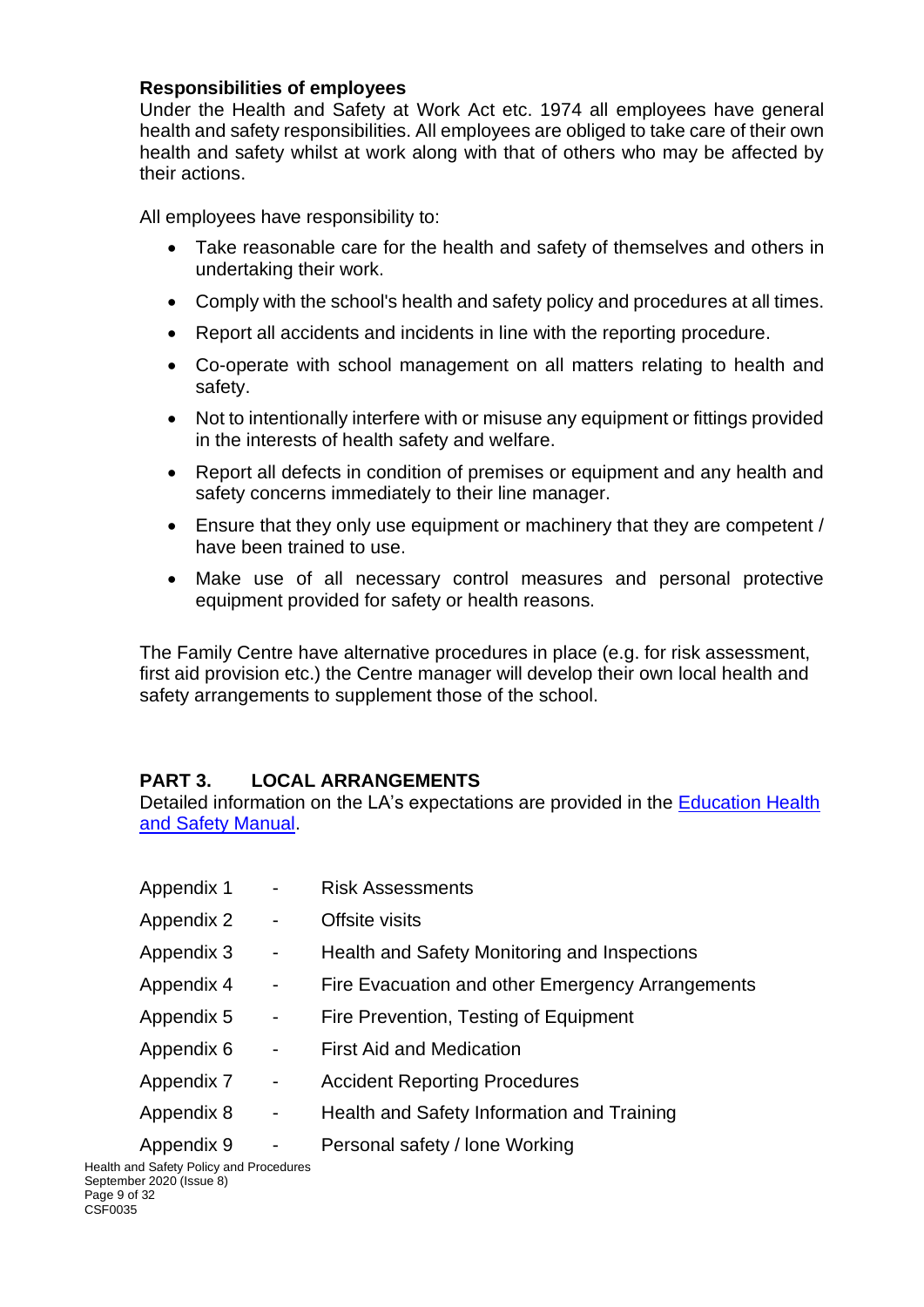| Appendix 10 |   | <b>Premises Work Equipment</b>            |
|-------------|---|-------------------------------------------|
| Appendix 11 |   | <b>Flammable and Hazardous Substances</b> |
| Appendix 12 |   | Asbestos                                  |
| Appendix 13 |   | Contractors                               |
| Appendix 14 | - | Work at Height                            |
| Appendix 15 | - | Moving and Handling                       |
| Appendix 16 |   | <b>Display Screen Equipment</b>           |
| Appendix 17 |   | <b>Vehicles</b>                           |
| Appendix 18 |   | Lettings                                  |
| Appendix 20 |   | <b>Stress</b>                             |
| Appendix 21 | ۳ | Legionella                                |
| Appendix 23 | - | <b>Work Experience</b>                    |
|             |   |                                           |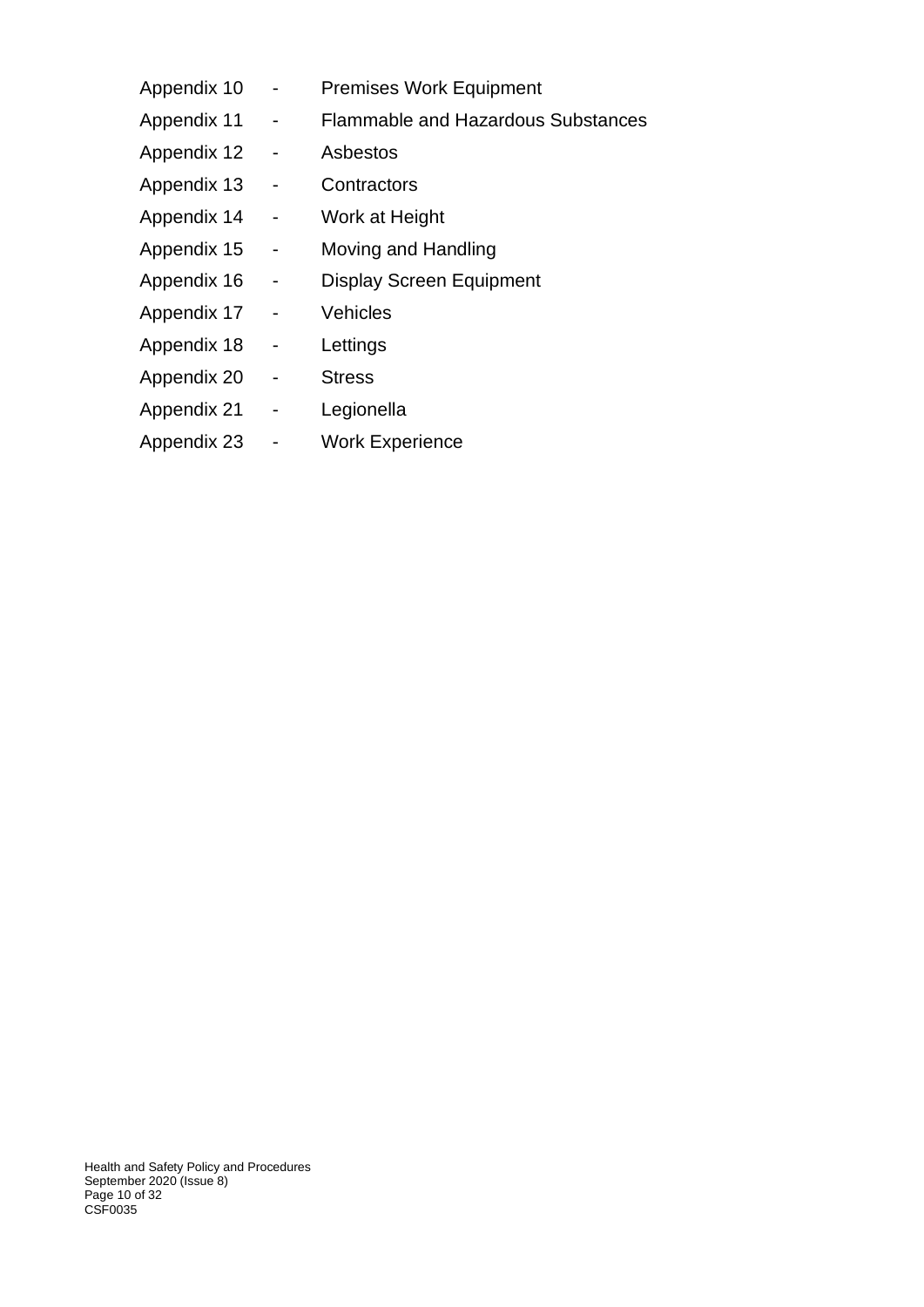# **Addendum - COVID-19 risks**

**APPENDIX 1**

#### **RISK ASSESSMENTS**

#### **General Risk Assessments**

The school conducts and documents risk assessments for all activities presenting a significant risk. These are co-ordinated Deborah Harrison – Head Teacher following guidance contained in the [Education Health and Safety Manual](http://www.thegrid.org.uk/info/healthandsafety/manual.shtml#r) and are approved by the Headteacher

Risk assessments are available for all staff to view and are held centrally in the office and shared drive these assessments will be reviewed on an annual basis or when the work activity changes, whichever is the soonest. Staff will be made aware of any changes to risk assessments relating to their work.

#### **Individual Risk Assessments**

Specific assessments relating to staff member(s) or pupil(s) are held on that individual's file and will be undertaken by Head Teacher, Hayley Watts-Spencer Lead Teacher. Such risk assessments will be reviewed on a regular basis.

#### **It is the responsibility of all staff to inform their line manager of any medical conditions (including pregnancy) which may impact upon their work.**

#### **Curriculum Activities**

Risk assessments for curriculum activities will be carried out by Lisa Moore ( Pre-school Lead) and Hayley Watts-Spencer (Lead Teacher) using the relevant codes of practice and model risk assessments detailed below.

Whenever new activities are presented this is checked against these and significant findings incorporated into texts in daily use. Expectations of use agreed by staff e.g. woodwork

All LA schools have a subscription to [CLEAPSS](http://www.cleapss.org.uk/) and their publications are used as sources of model risk assessment within Science, Art and DT.

See

- CLEAPSS technology site [http://dt.cleapss.org.uk/;](http://dt.cleapss.org.uk/)
- CLEAPSS science site<http://science.cleapss.org.uk/>
- CLEAPSS primary school's site<http://primary.cleapss.org.uk/>

In addition the following publications are used within the school as sources of model risk assessments:

#### **[Primary schools]**

- [Be Safe! Health and Safety in primary science and technology, 4th Edition ASE] ISBN ISBN 978-0-86357-426-9]
- [Safe Practice in Physical Education, School Sport and Physical Activity 2016' Association of PE 'AfPE' <http://www.afpe.org.uk/> ]

#### **APPENDIX 2**

Health and Safety Policy and Procedures September 2020 (Issue 8) Page 11 of 32 CSF0035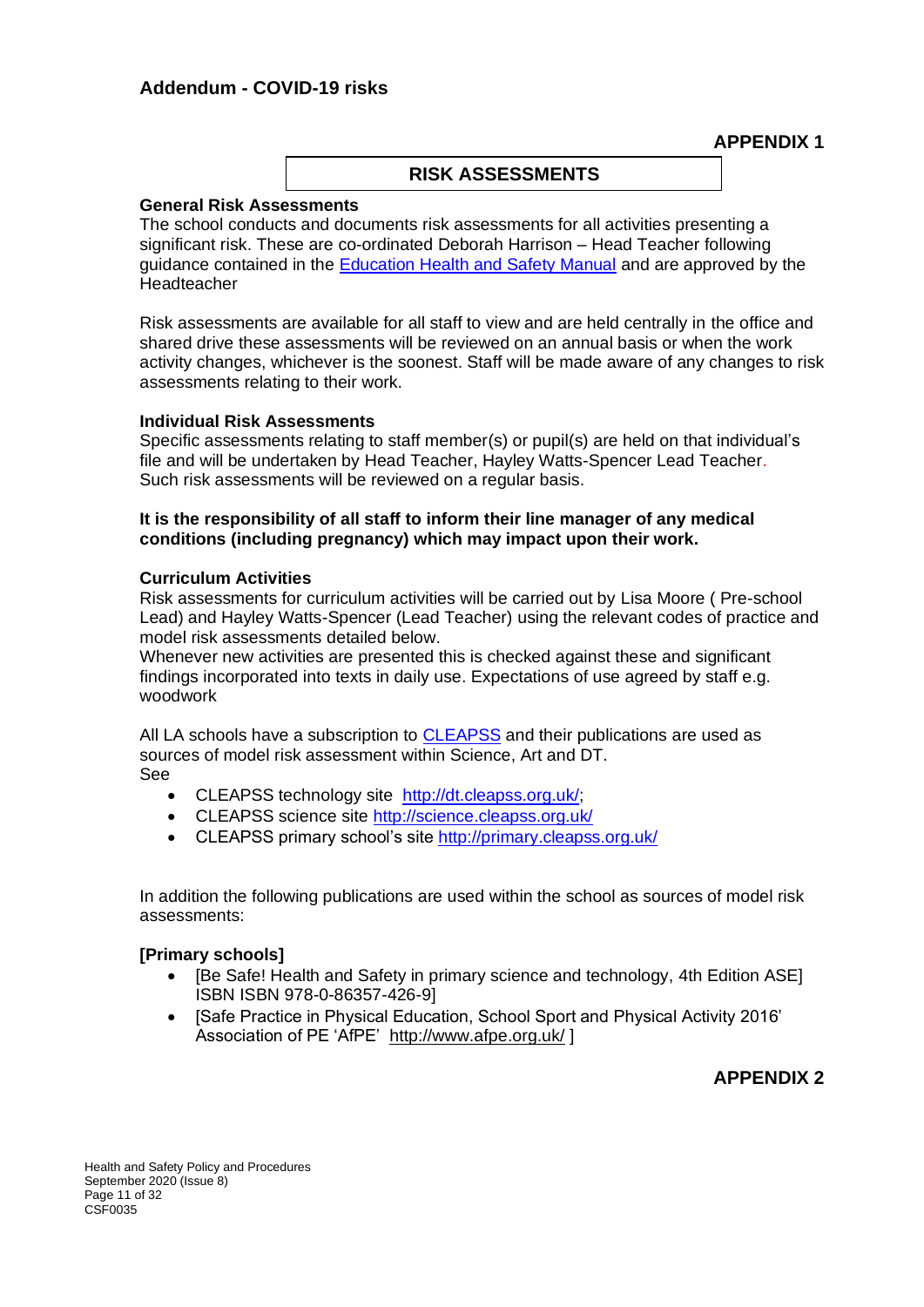# **OFFSITE VISITS**

**The school uses a `local area` risk assessment for any local offsite visits with clear borders to the area and protocols to be followed by all staff. The area is marked as to Waltham Cross Library, the Market and Holmsdale tunnel.** 

Health and Safety Policy and Procedures September 2020 (Issue 8) Page 12 of 32 CSF0035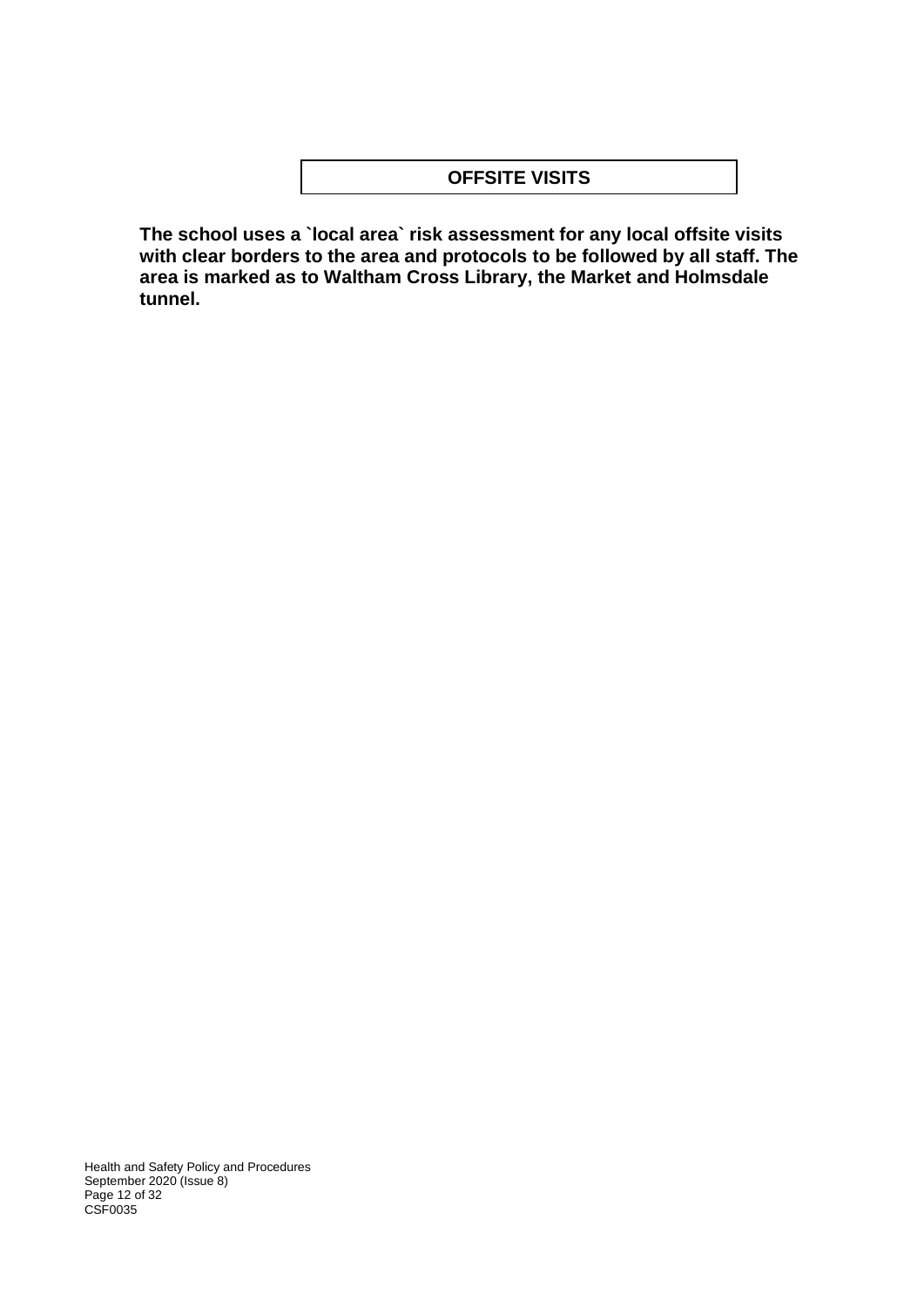# **HEALTH AND SAFETY MONITORING AND INSPECTION**

A formal inspection of the site will be conducted on a **6 monthly** basis and be undertaken / co-ordinated by Head Teacher & Health and Safety Governor.

In all cases the person(s) undertaking inspection will complete a report in writing and submit this to the Governors produced by Head teacher. Responsibility for following up items detailed in the safety inspection report will rest with Linda Clarke.

A named governor Linda Clarke will be involved in monitoring the school's health and safety management systems on at least an annual basis and report back to full governing body meetings.

Advice and pro forma inspection checklists to assist the monitoring process can be found in the [Education Health and Safety Manual.](http://www.thegrid.org.uk/info/healthandsafety/manual.shtml#A)

Inspections will be conducted jointly with the establishment's health and safety representative(s) if possible.

Health and Safety Policy and Procedures September 2020 (Issue 8) Page 13 of 32 CSF0035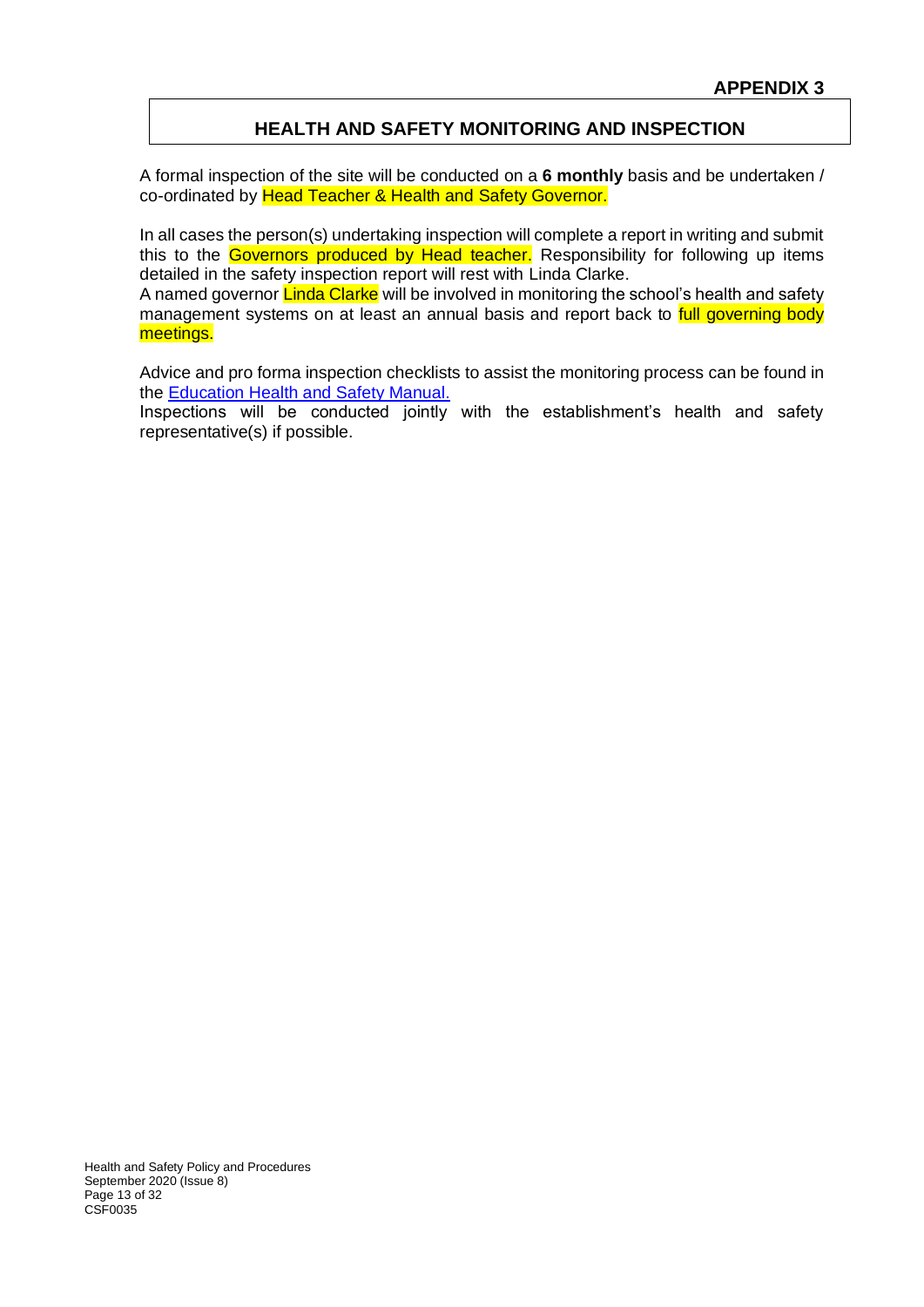# **FIRE EVACUATION AND OTHER EMERGENCY ARRANGEMENTS**

The headteacher is responsible for ensuring the school's fire risk assessment is undertaken and implemented following guidance contained in ['Fire safety risk assessment;](https://www.gov.uk/government/publications/fire-safety-risk-assessment-educational-premises)  [Educational premises'](https://www.gov.uk/government/publications/fire-safety-risk-assessment-educational-premises) and the [Education Health and Safety Manual.](http://www.thegrid.org.uk/info/healthandsafety/fire_safety.shtml) 

The fire risk assessment is located in the school's fire log book in school office and on shared computer drive and will be reviewed on an annual basis.

#### **Emergency Procedures**

Fire and emergency evacuation procedures are detailed in the staff handbook & school's emergency response plan and a summary posted in each classroom. These procedures will be reviewed at least annually and are made available to all staff as part of the school's induction process. This training is supported by regular termly drills.

Evacuation procedures are also made available to all other users of the building (contractors / visitors/ hirers etc.).

Emergency exits, fire alarm call points, assembly points etc. are clearly identified by safety signs and notices.

Emergency contact and key holder details are maintained as part of the school's emergency response plan by office Administrator and updated to the LA via Solero.

#### **Fire Drills**

• Fire drills will be undertaken termly and results recorded in the fire log book.

#### **Fire Fighting**

- Staff must ensure the alarm is raised BEFORE attempting to tackle a fire.
- The safe evacuation of persons is an absolute priority. Staff may only attempt to deal with small fires, **if it is safe to do so without putting themselves at risk**, using portable fire fighting equipment.
- Staff are made aware of the type and location of portable fire fighting equipment and receive basic instruction in its correct use at induction.

**Details of service isolation points** (i.e. gas, water, electricity) are located in the school office

#### **Details of chemicals and flammable substances on site**.

An inventory of these will be kept by Caretaker as appropriate, for consultation.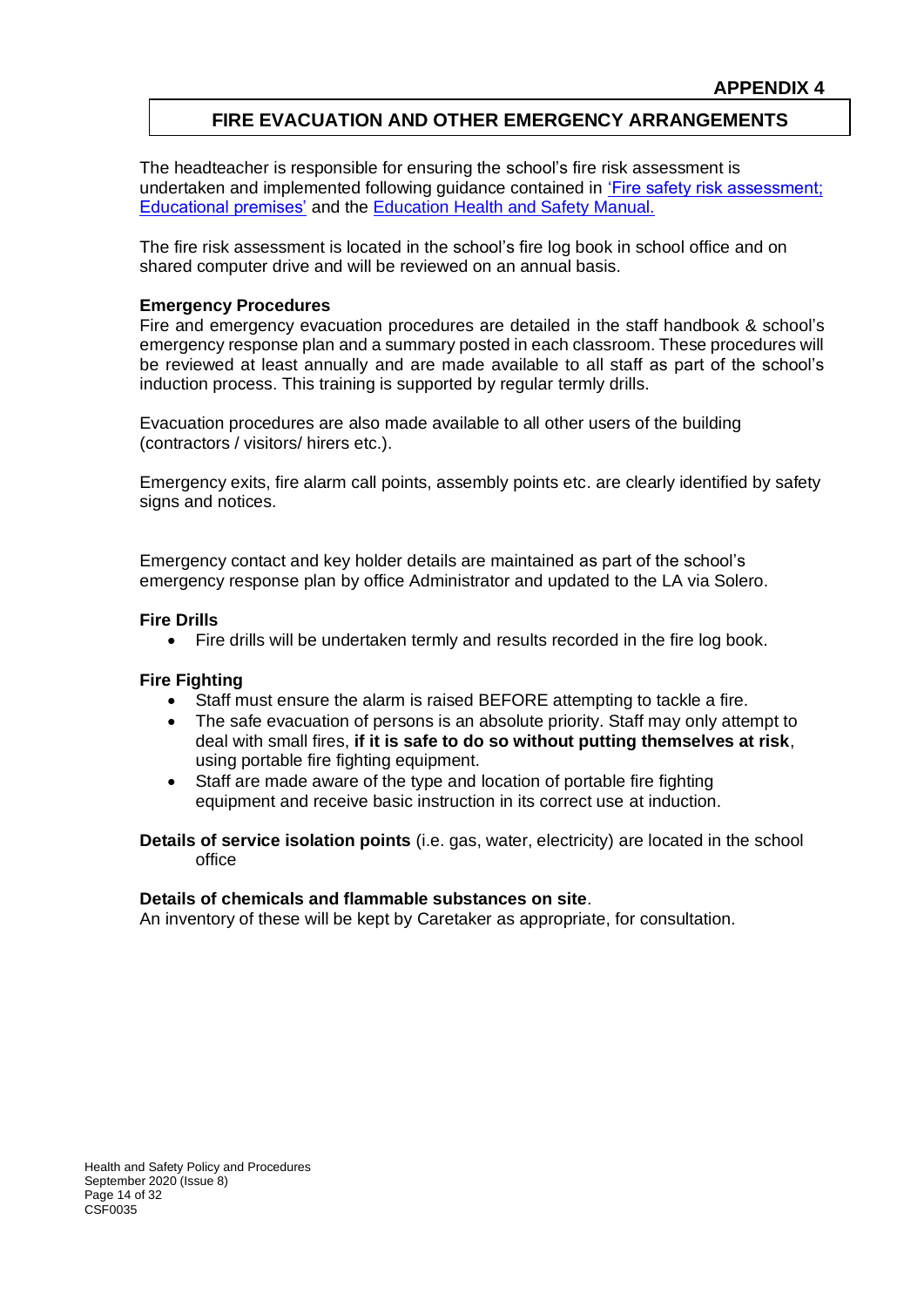# **INSPECTION /MAINTENANCE OF EMERGENCY EQUIPMENT**

School Administrator is responsible for ensuring that the school's fire log is kept up to date and that the following inspection / maintenance is undertaken and recorded in the fire log book located in school office

#### **FIRE ALARM SYSTEM**

Fire alarm call points will be tested weekly in rotation. This test will occur on Wednesday/Friday PM

Any defects on the system will be reported immediately to the alarm contractor / electrical engineer Clymac

A fire alarm maintenance contract is in place with Clymac and the system is tested twice a year by them.

#### **FIRE FIGHTING EQUIPMENT**

Weekly in-house checks are undertaken to ensure that all fire fighting equipment remains available for use and operational.

Plowright Hinton undertakes an annual maintenance service of all fire fighting equipment. Defective equipment or extinguishers that need recharging should be taken out of service and reported direct to Plowright Hinton

#### **EMERGENCY LIGHTING SYSTEMS**

Emergency lighting will be checked for operation monthly in house and these tests recorded.

Annually a full discharge test for the duration of the batteries and certification of the system will be undertaken by Plowright Hinton

#### **MEANS OF ESCAPE**

Daily checks are undertaken for any obstructions on exit routes and ensures all final exit doors are operational and available for use.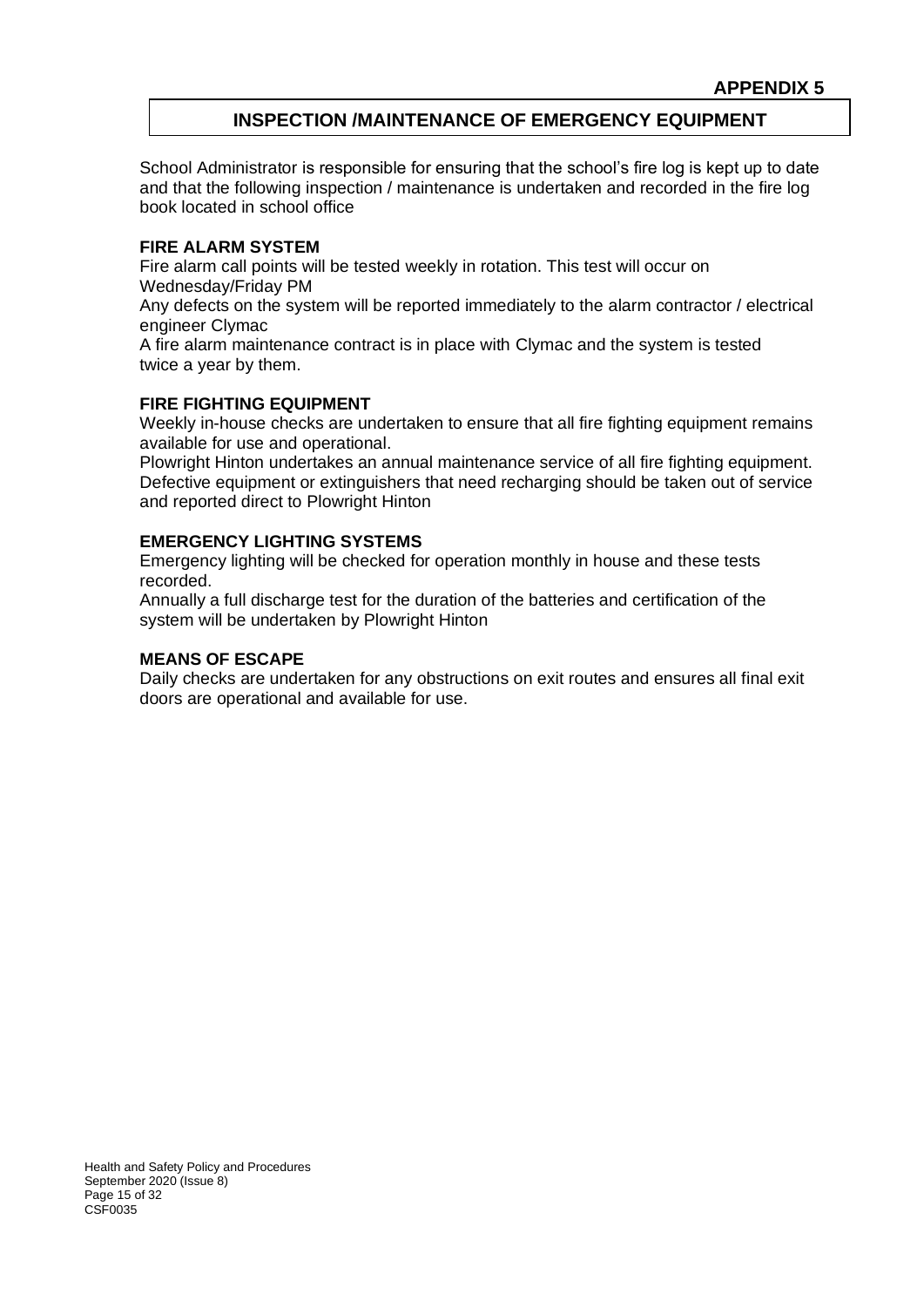# **FIRST AID AND MEDICATION**

The school has assessed the need for first aid provision and identified the following staff to provide first aid (both on site and where required for trips/visits and extra curricular activities).

#### **TRAINED TO FIRST AID AT WORK LEVEL (3 days /18 hrs):** None

#### **TRAINED TO EYFS STANDARD (PAEDIATRIC FIRST AID, 2 days/ 12 hrs):**

Deborah Harrison Nov 21 Anne Moore Nov 21 Jo Comer Nov 21 Michele Partridge Nov 21 Lisa Moore Nov 21 Dominique Rae Nov 21 Naz Kaya Nov 21 Claire Wade Nov 21 Gemma Henderson Nov 21 Liz Dunne Nov 21

#### **TRAINED TO EMERGENCY FIRST AID AT WORK (1 day / 6 hrs):**

None – The trainer covers elements of this within Paediatric  $1<sup>st</sup>$  Aid training and has clarified it meets the requirement and standard.

# **OTHER TRAINING IN EMERGENCY FIRST AID <sup>3</sup> (6 hr):**

None

First aid qualifications remain valid for 3 years. Admin assistant will ensure that refresher training is organised to maintain competence and that new persons are trained should first aiders leave.

# **FIRST AID BOXES ARE LOCATED AT THE FOLLOWING POINTS:**

**Office** Kitchen Annexe Pre School **Nurserv** Poppy room

Admin assistant is responsible for regularly checking (termly) that the contents of first aid boxes, are complete and replenished as necessary.

**[AEDs**(automated external defibrillators) **ARE LOCATED AT THE FOLLOWING POINTS<sup>4</sup> :**  Reception area, just before Nursery classroom door.

<sup>&</sup>lt;sup>3</sup> Supplementary first aid training focussed on pupil needs and could include other specific risks e.g. sports first aid for PE staff etc.

<sup>4</sup> There is no mandatory requirement for schools to purchase a defibrillator it continues to be dependent on your own risk / needs assessment.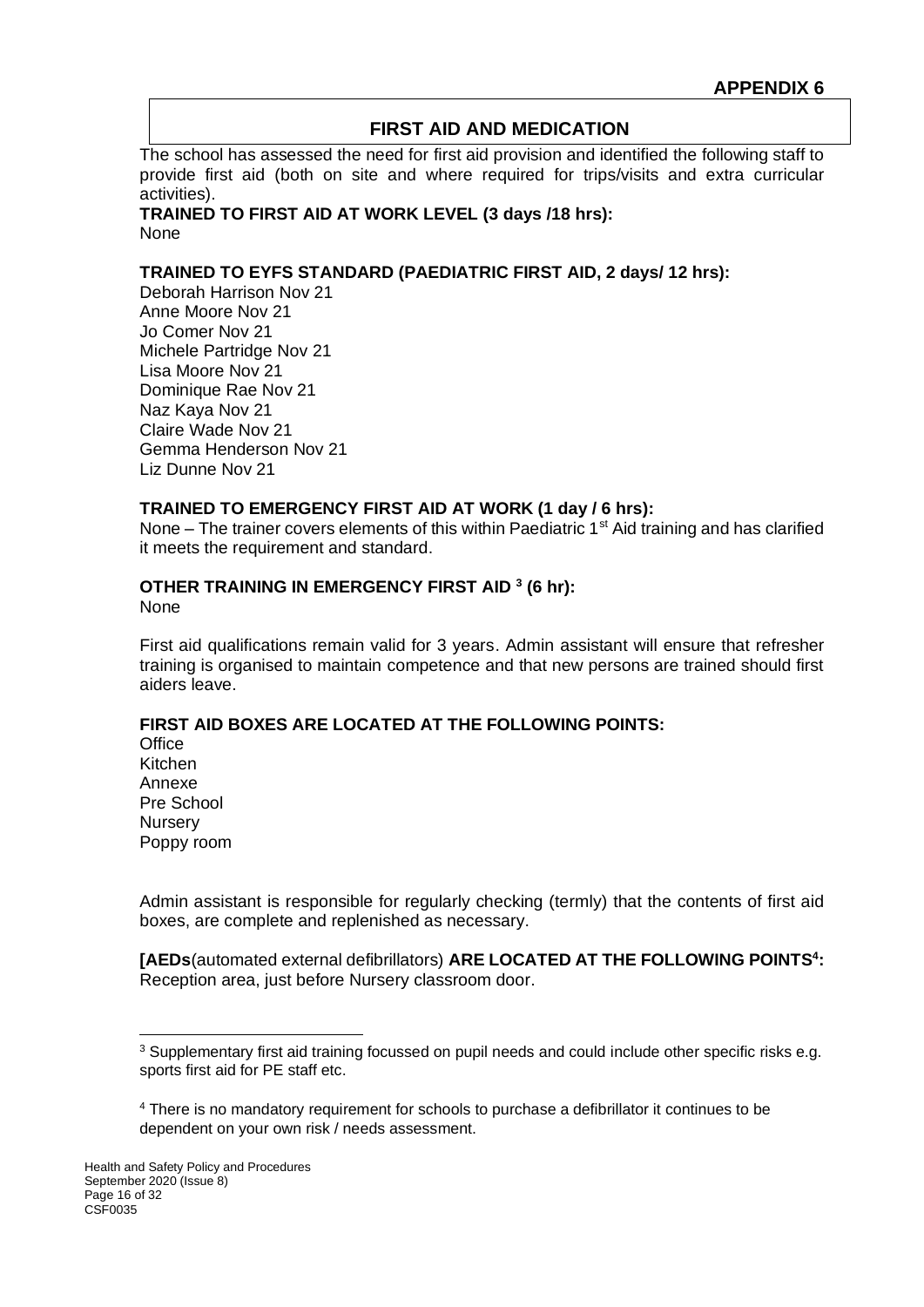**Transport to hospital:** Where a first aider considers it necessary, the injured person will be sent directly to hospital (normally by ambulance). Parents / carers will be notified immediately of all major injuries to pupils.

No casualty will be allowed to travel to hospital unaccompanied and an accompanying adult will be designated in situations where the parents/carers cannot be contacted in time.

Where there is any doubt about the appropriate course of action, the first aider will consult with the Health Service helpline (NHS Direct 0845 4647 / 111/ 999) and, in the case of pupil with the parents/carers.

Cheshunt Cottage Hospital - 01992 622157

#### **Administration of medicines**

All medication will be administered to pupils in accordance with the DfE document [Supporting pupils at school with medical conditions.](https://www.gov.uk/government/publications/supporting-pupils-at-school-with-medical-conditions--3) Detailed arrangements are provided in a separate school policy.

No member of staff will administer **any** medication (prescribed or non-prescribed) to children under 16 without a parent's written consent except in exceptional circumstances.

Nursery Teacher/Pre-school Leader is responsible for accepting medication and checking all relevant information has been provided by parents / carers prior to administering.

Records of administration will be kept by school office

All non-emergency medication kept in school is securely stored in each room within a locked first aid cabinet in the bathroom with access strictly controlled. All pupils know how to access their medication. Under no circumstances will medication be stored in first aid boxes.

Emergency medication and devices such as asthma inhalers, blood glucose testing meters and adrenaline pens are always readily available to children but as children are very young these are stored in Bathroom cabinets for each room and all staff are aware of signs/symptoms and when a child may require medication, all such medication is clearly labelled and includes the child's name, DOB and photograph.

The school have chosen to hold an emergency salbutamol inhaler for use by children/adults who have been prescribed an inhaler and for whom parental consent for its use has been obtained. This emergency inhaler would be used if the prescribed inhaler is not available e.g. broken / empty.

*[The school have chosen to hold an emergency Adrenaline auto injector (AAI) e.g. Epipen*  for emergency use on pupils who have been prescribed one and for whom parental *consent for its use has been obtained. This emergency AAI would be used where their own device is unavailable or not working – school is in process of obtaining one.* 

In the event of a possible severe allergic reaction in a pupil without a prescribed device / parental consent emergency services (999) would be contacted and advice sought as to whether administration of the emergency AAI is appropriate.

#### **Individual Health Care Plans (IHCP)**

Parents / carers are responsible for providing the school with up to date information regarding their child's health care needs and providing appropriate medication.

IHCPs are in place for those pupils with significant medical needs e.g. chronic or ongoing medical conditions such as diabetes, epilepsy, anaphylaxis etc.

Health and Safety Policy and Procedures September 2020 (Issue 8) Page 17 of 32 CSF0035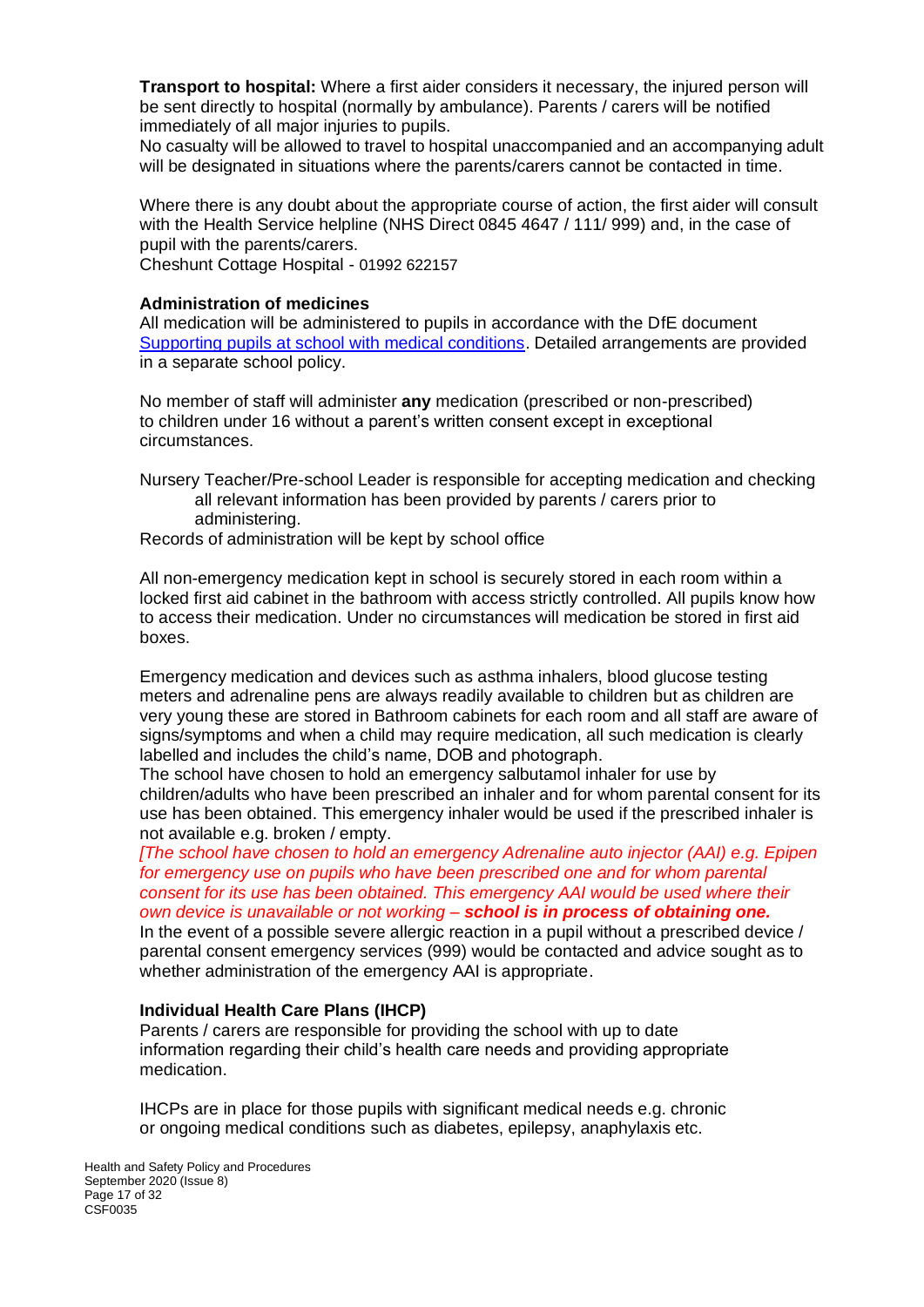The IHCP is developed with the parent/carer, designated named member of school staff, specialist nurse (where appropriate) and relevant healthcare services. These plans will be completed as the child is offered a place and completed and in place before the child starts or on diagnosis being communicated to the school and will be reviewed annually by Lisa Moore/Hayley Watts-Spencer and Key person for the child.

All staff are made aware of any relevant health care needs and copies of health care plans are available within the bathroom area of each classroom.

Staff will receive appropriate training related to health conditions of pupils and the administration of medicines by a health professional as appropriate.

# **APPENDIX 7**

# **ACCIDENT REPORTING PROCEDURES**

#### **Accidents to employees**

Employees must report all accidents, violent incidents and near misses. Where HCC is the employer then **all** employee incidents must be reported to HCC using the online accident/incident reporting system hosted on Solero.

Employee accident / incident forms are to be retained for a minimum of 3 years.

#### **Accidents to pupils and other non-employees (members of public / visitors to site etc.)**

A local accident book, kept in each classroom is used to record all minor incidents to nonemployees, more significant incidents as detailed below must also reported to HCC using the online accident reporting system hosted on Solero.

- Major injuries.
- Accidents where significant first aid treatment has been provided.
- Accidents which result in the injured person being taken from the scene of the accident directly to hospital.
- Accidents arising from premises / equipment defects.

Parents / carers will be notified immediately of all major injuries.

Pupil / student accident forms are to be retained for a minimum of 3 years after their  $18<sup>th</sup>$ Birthday.

#### **All Accidents**

All major incidents will be reported to the Headteacher and the Governing Body/ Health and Safety Governor.

Accidents will be monitored for trends and a report made to the Governing Body as necessary.

The Headteacher, or their nominee, will investigate accidents and take remedial steps to avoid similar instances recurring. Faulty equipment, systems of work etc. must be reported and attended to as soon as possible. Any relevant learning points will be communicated to relevant staff and pupils / students.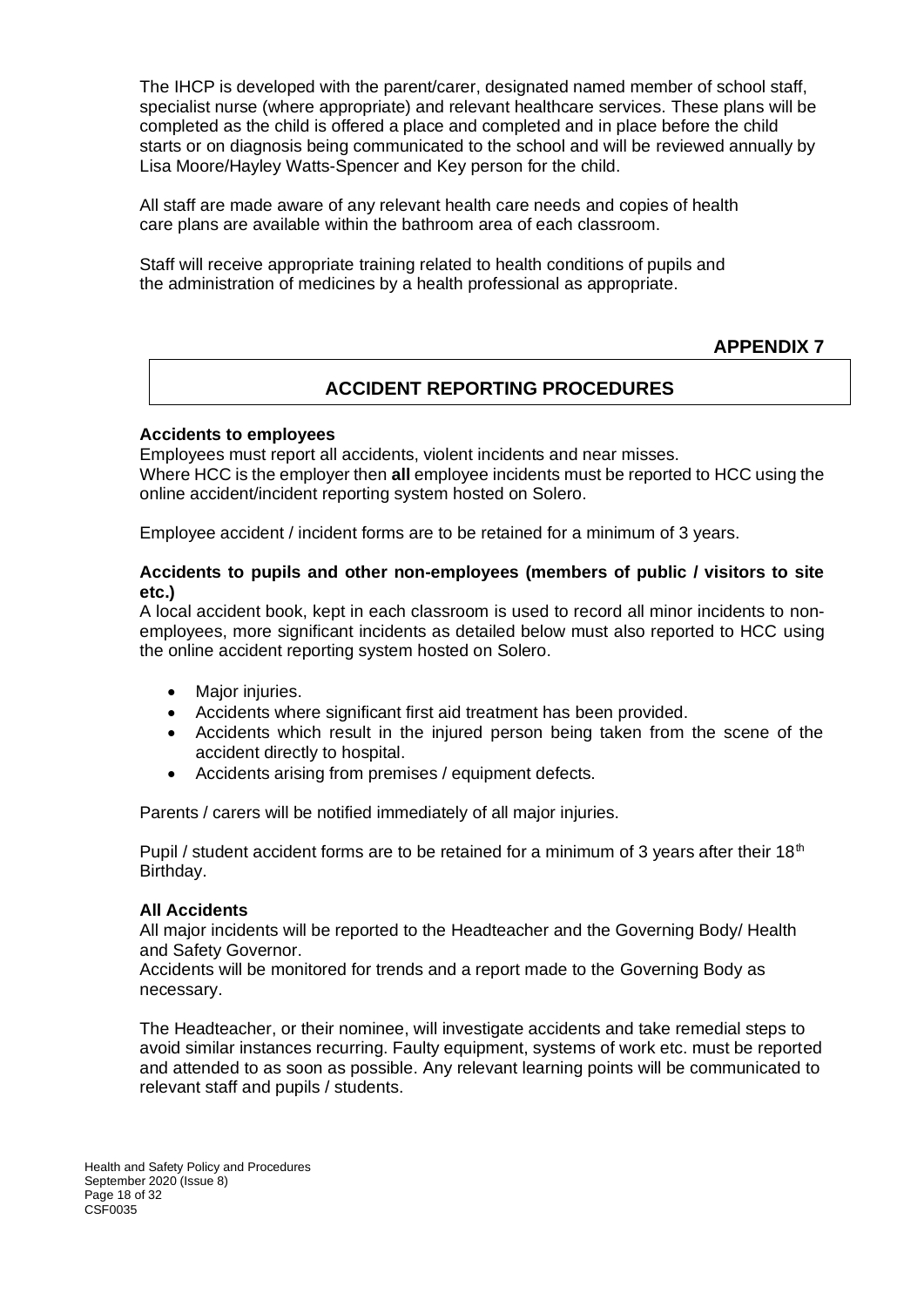#### **Reporting to the Health and Safety Executive (HSE)**

The Headteacher is responsible for ensuring all RIDDOR reportable incidents are reported.

Incidents involving a fatality or major injury will be reported immediately to the Health and Safety Executive (HSE) on 0345 300 9923 and the Education Health and Safety team on 01992 556478.

Incidents resulting in the following outcomes must be reported to the HSE via their online reporting system <http://www.hse.gov.uk/riddor/> within 15 days of the incident occurring.

- A pupil or other non-employee being taken directly to hospital for treatment and the accident arising as the result of the condition of the premises / equipment, due to the way equipment or substances were used or due to a lack of supervision / organisation etc.
- Employee absence or inability to carry out their normal duties as the result of a work related accident, for periods of 7 days or more (including W/E's and holidays).

See the HSE information sheet ['Incident reporting in schools'](http://www.hse.gov.uk/pubns/edis1.pdf) EDIS1 REV 3

**For VC and Community schools any incident notified to the HSE must also be reported to the LA's Health and Safety Team.**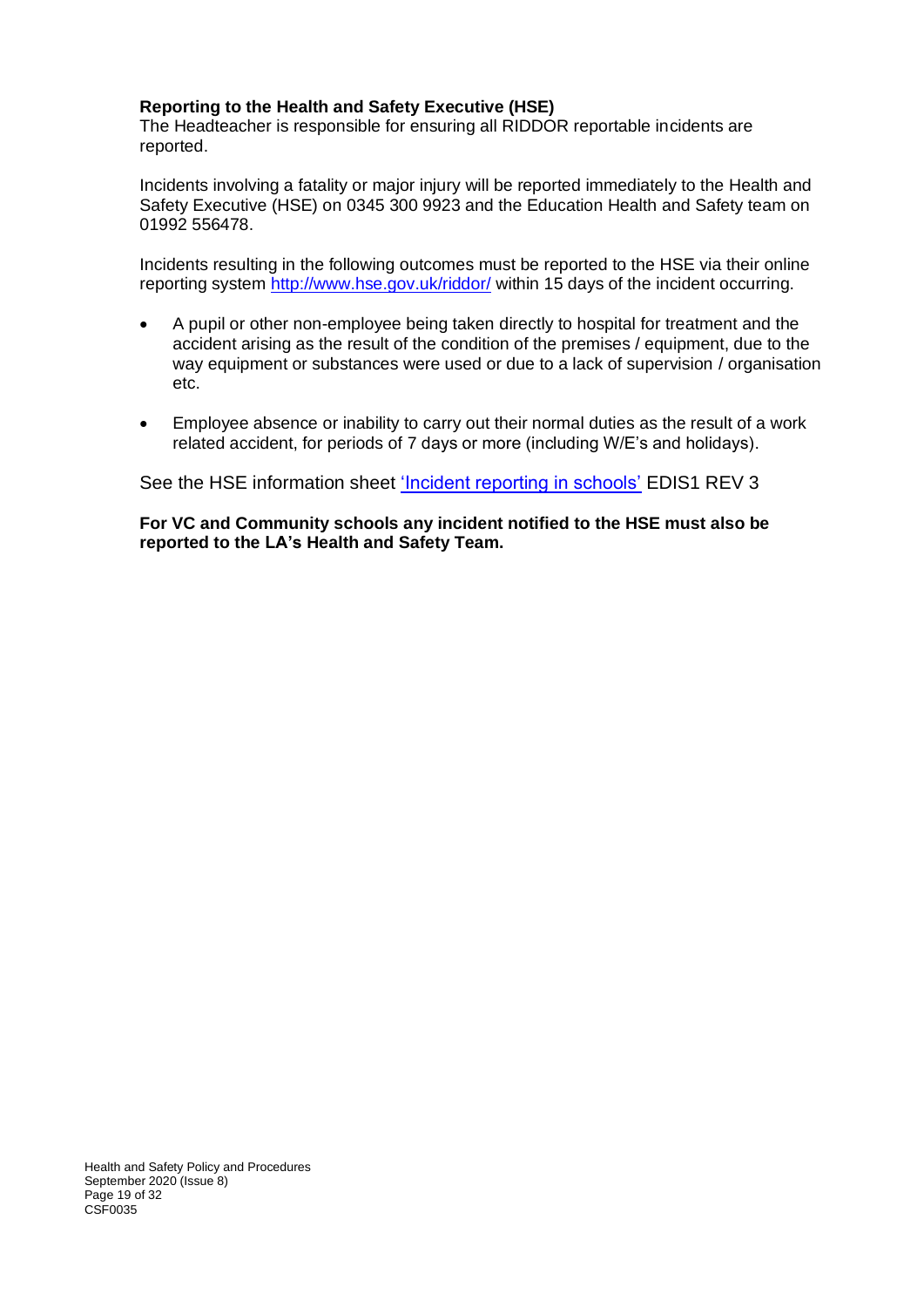# **HEALTH AND SAFETY INFORMATION & TRAINING**

#### **Consultation**

This school does not have subcommittee the Governing body meets half termly and Health & Safety is reported on as part of premises and overall safety in school. SLT meet weekly and health, safety and welfare issues affecting staff, pupils or visitors are a standing agenda item. Action points from meetings are brought forward for review by school management.

Staff meetings are held weekly and Health and Safety is a standing agenda item.

#### **Communication of Information**

Information and guidance on how to comply with the LA's health and safety policy is given in the [Education Health and Safety Manual,](http://www.thegrid.org.uk/info/healthandsafety/manual.shtml#p) which is available for reference via the Grid.

#### The Health and Safety Law poster is displayed in the staff room.

The Education Health and Safety Team, Tel: 01992 556478 provide competent health and safety advice for Community, Community Special and VC schools

#### **Health and Safety Training**

All employees will be provided with:

- a copy of and induction training in the requirements of this policy;
- update training in response to any significant change:
- training in specific skills needed for certain activities, (e.g. use of hazardous substances, work at height etc.) and
- refresher training where required.

Any new instructions or restrictions will be communicated to all staff via staff meetings and recorded in minutes. Updated policies relating to Health & Safety are emailed to all staff and changes highlighted for ease of reading and as part of the standard cycle of policy review.

#### **Training records will be kept in school office.**

Admin assistant is responsible for co-ordinating health and safety training needs and for including details in the training and development plan. This includes a system for ensuring that refresher training is undertaken within the prescribed time limits.

The Headteacher will be responsible for assessing the effectiveness of training received and ensuring staff are competent to undertake their duties.

Each member of staff is also responsible for drawing the Headteacher's / line managers attention to their own personal needs for training and for not undertaking duties unless they are confident that they have the necessary competence.

Health and Safety Policy and Procedures September 2020 (Issue 8) Page 20 of 32 CSF0035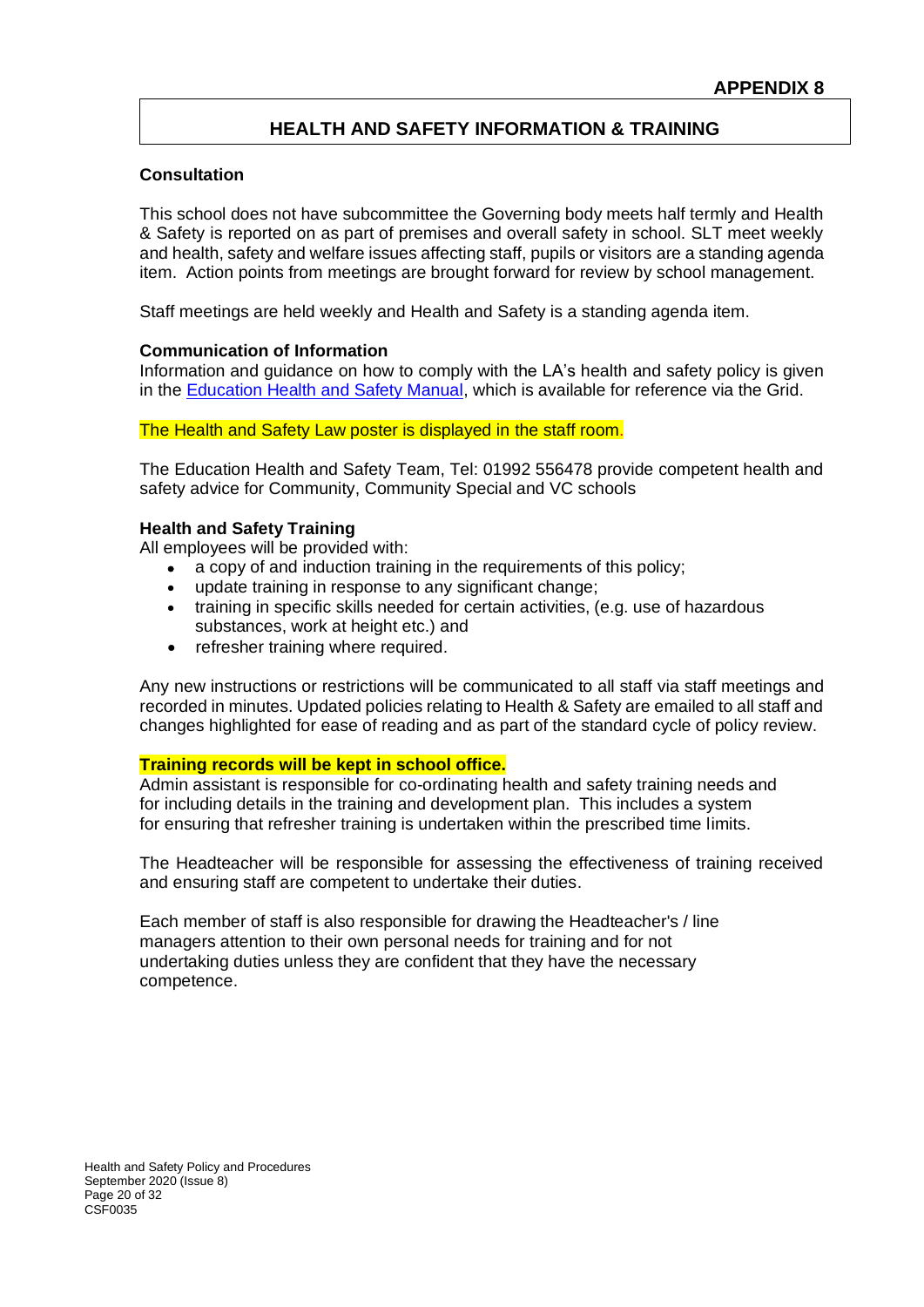# **PERSONAL SAFETY / LONE WORKING**

The school believes that staff should not be expected to put themselves in danger and will not tolerate violent / threatening behaviour to its staff.

Staff will report any such incidents to the Headteacher. The school will work in partnership with the LA and police where inappropriate behaviour/ individual conduct compromises the school's aims in providing an environment in which the pupils and staff feel safe.

#### **Lone working**

Staff are encouraged not to work alone in school. Work carried out unaccompanied or without immediate access to assistance should be risk assessed to determine if the activity is necessary.

#### **Work involving potentially significant risks (for example work at height) must not be undertaken whilst working alone.**

Staff working outside of normal school hours must obtain permission of the Headteacher or SLT and sign in and out of the school premises.

Where lone working cannot be avoided staff should ensure they have means to summon help in an emergency e.g. access to a telephone or mobile phone etc.

#### **School staff responding to call outs**

Nominated key holders attending empty premises where there has been an alarm activation should do so with a colleague if possible. They should not enter the premises unless they are sure it is safe to do so. Arena Security are used for out of hours alarm call outs and keyholder service – contact number 01462 481811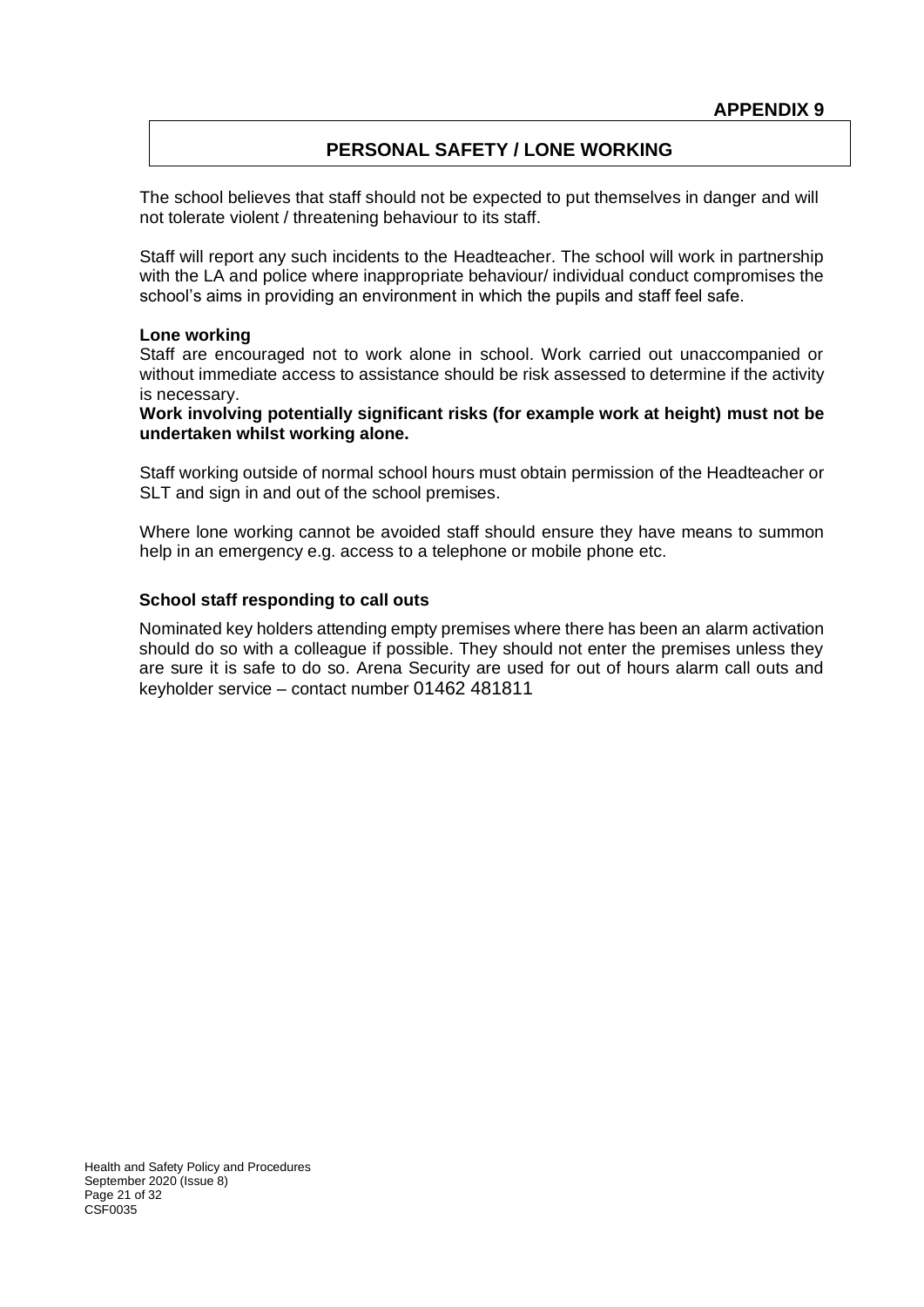# **PREMISES AND WORK EQUIPMENT**

All staff are required to report to Headteacher or SLT any problems found with the premises or plant/equipment. Defective equipment will be clearly marked and taken out of service by storing in a secure location pending repair / disposal.

Where premises defects are identified a dynamic assessment is conducted to determine if the area should be isolated / cordoned off whilst awaiting repair.

Site Manager is responsible for identifying all plant and equipment in an equipment register and ensuring that any specific training or instruction needs, personal protective equipment requirements are identified and relevant risk assessments conducted where required.

Equipment restricted to those users who are authorised / have received specific training is labelled accordingly

#### **Planned maintenance / inspection**

Regular inspection and testing of school plant and equipment is conducted to legislative requirements by competent contractors. Records of such monitoring will be kept in / by school office (Key areas for compliance are outlined in 'Maintenance and inspection requirements on the [Grid](http://www.thegrid.org.uk/info/healthandsafety/manual.shtml#m) and the DfE's [Good Estate Management for schools](https://www.gov.uk/guidance/good-estate-management-for-schools/health-and-safety) )

#### **Curriculum Areas**

Heads of Department are responsible for ensuring maintenance requirements for equipment in their areas are identified and implemented.

#### **Electrical Safety**

All staff will conduct a basic visual inspection of plugs, cables and electrical equipment prior to use. Defective equipment will be reported to office staff/Headteacher

All portable items of electrical equipment will be subject to formal inspection and testing (Portable Appliance Testing (PAT)) on an identified cycle (dependant upon the type of equipment and the environment it is used in).

All earthed equipment (class 1) and cables attached to such equipment will be tested annually.

This inspection and testing will be conducted by Plowright Hinton on an annual basis.

Admin assistant is responsible for keeping an up-to-date inventory of all relevant electrical appliances and for ensuring that all equipment is available for testing

Personal items of equipment (electrical or mechanical) should not be brought into the school without prior authorisation and must be subjected to the same tests as school equipment.

A fixed electrical installation test (fixed wire test) will be conducted by Plowright Hinton, on a maximum of a 5 year cycle

Records of these inspections and certification will be maintained and remedial works arising acted upon in a timely manner.

#### **External play equipment**

External play equipment will only be used when appropriately supervised. This equipment will be checked daily before use for any apparent defects, and

Health and Safety Policy and Procedures September 2020 (Issue 8) Page 22 of 32 CSF0035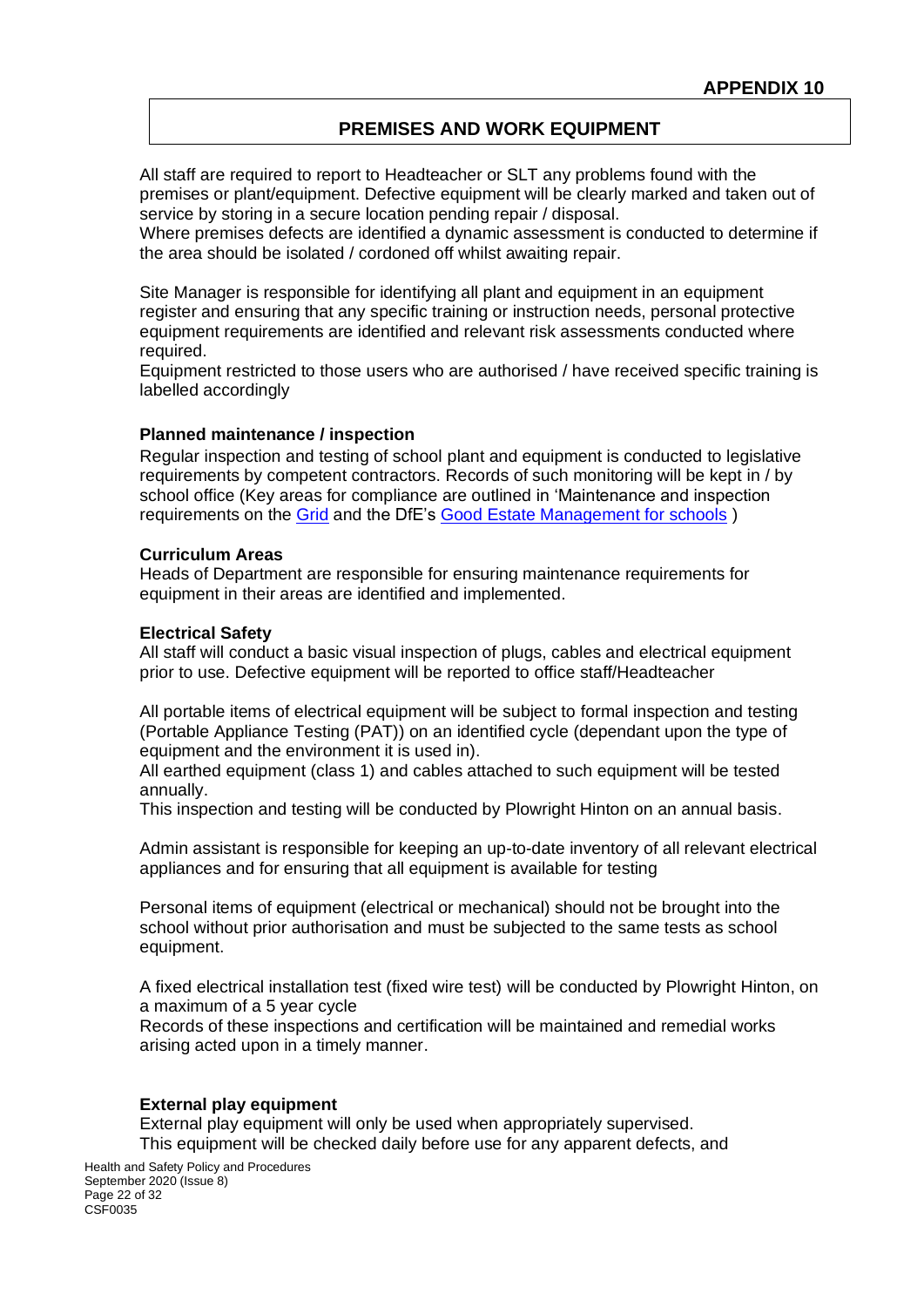Site Manager/Headteacher will conduct and record a formal [termly inspection](http://www.thegrid.org.uk/info/healthandsafety/documents_manual/outdoor_play_equipment_checklist.doc) of the equipment.

PE and Play equipment is also subject to an annual inspection by John Harrison

Health and Safety Policy and Procedures September 2020 (Issue 8) Page 23 of 32 CSF0035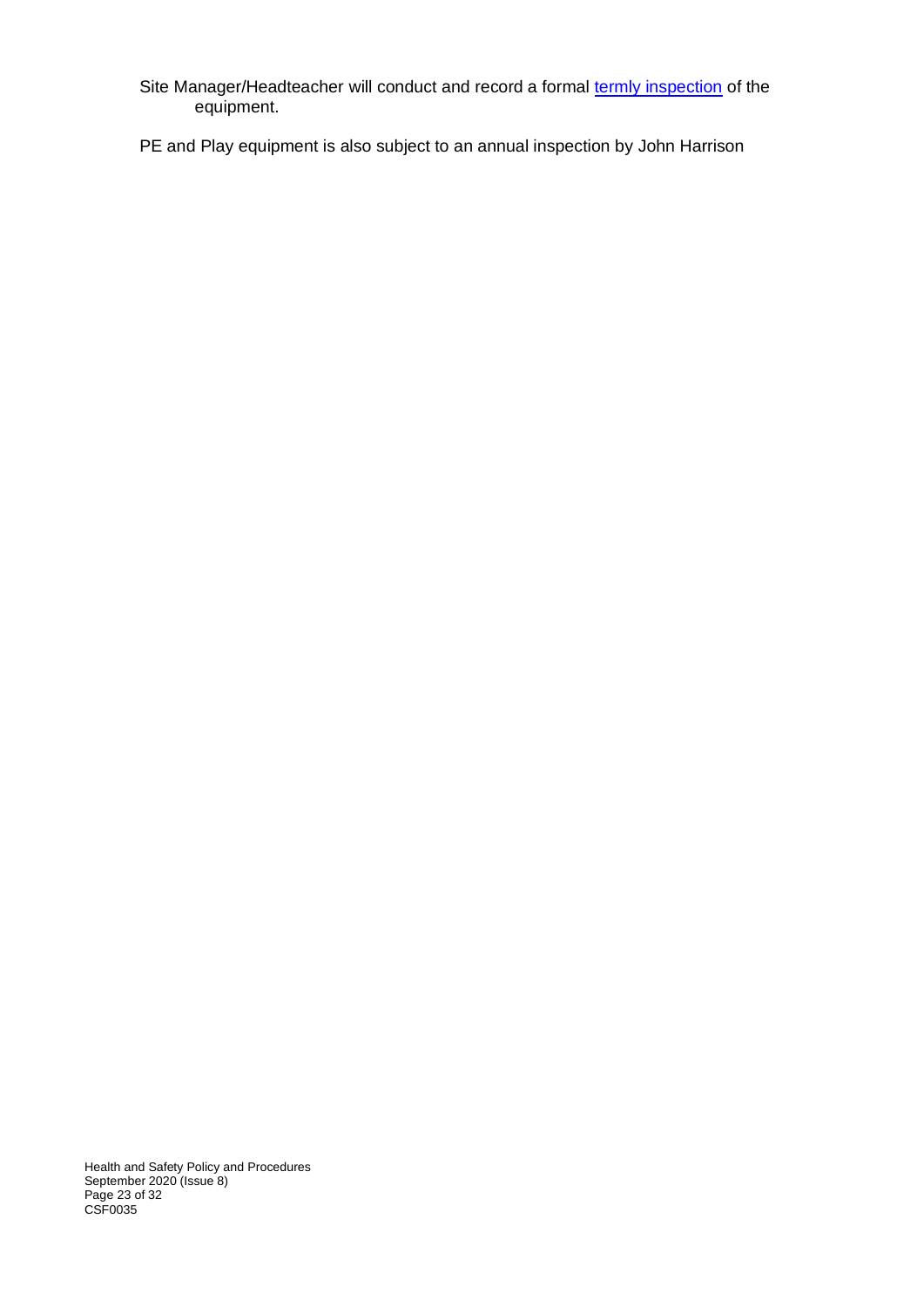# **FLAMMABLE AND HAZARDOUS SUBSTANCES**

Every attempt will be made to avoid, or choose the least harmful of, substances which fall under the *"Control of Substances Hazardous to Health Regulations 2002"* (COSHH Regulations).

In all other areas the establishments nominated person(s) responsible for substances hazardous to health is the cleaner in charge

They shall ensure:

- an inventory of all hazardous substances used on site is compiled and regularly reviewed.
- material safety data sheets are obtained from the relevant supplier for all such materials.
- If required, full COSHH risk assessments are conducted and communicated to staff exposed to the product/substance.
- all substances are appropriately and securely stored out of the reach of children.
- all substances are kept in their original packaging and labelled ( no decanting into unmarked containers).
- suitable personal protective equipment (PPE) has been identified and available for use. PPE is to be provided free of charge where the need is identified as part of the risk assessment.

Where persons may be affected by their use on site, Headteacher is responsible for ensuring that COSHH assessments are available from contractors *(this applies to both regular contracts such as cleaners and caterers and from builders, decorators, flooring specialists, etc*).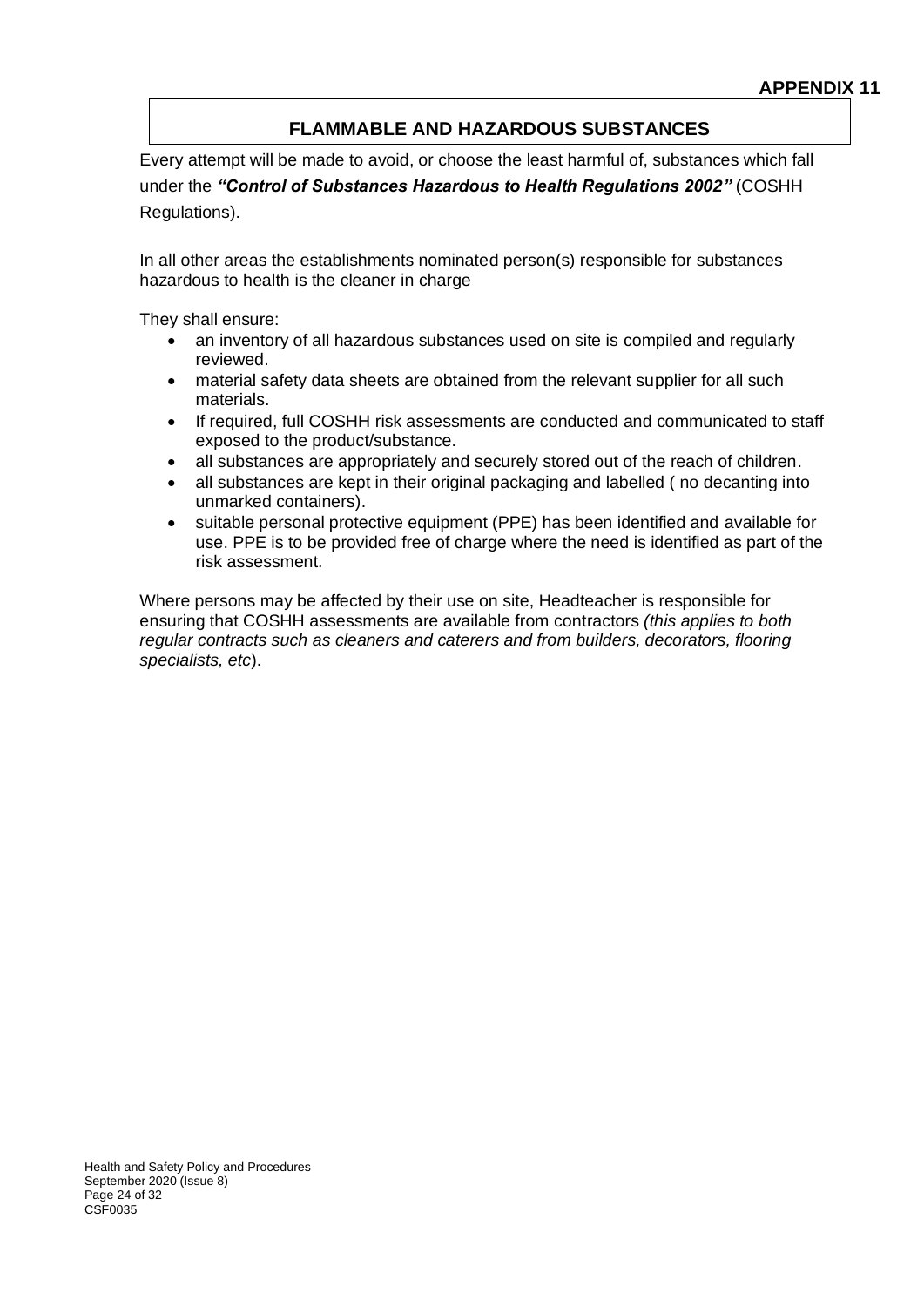# **ASBESTOS**

An asbestos survey and management plan is in place for the school in accordance with [HCC's asbestos policy.](http://www.thegrid.org.uk/info/healthandsafety/manual.shtml#A) The school's most recent asbestos management survey was conducted in February 2016

The school's asbestos log (including school plans, asbestos survey data and site specific management plan) is held school office

The Headteacher will ensure that **all** school staff (and others such as catering and cleaning staff who may not be employed directly by the school) are made aware of the location of asbestos containing materials (ACM) within their work areas.

**Under no circumstances must staff undertake any work which could disturb the fabric of the building or fixed equipment, e.g. affixing anything to walls without first obtaining approval from an Asbestos Authorising Officer.** (Even stapling / pushing a drawing pin into ACM may result in the release of fibres into the air.)

In the event of any damage occurring to materials known or suspected to contain asbestos this will be reported to one of the school's asbestos authorising officers and the area immediately evacuated and closed / locked off.

Professional advice will be sought and details of the incident reported to HCC's asbestos team [asbestos@hertfordshire.gov.uk.](mailto:asbestos@hertfordshire.gov.uk)

The school's asbestos authorising officers are Deborah Harrison, Loraine Spooner and refresher training is required 3 yearly.

Prior to **any** work commencing on the fabric of the building or fixed equipment (e.g. boilers, kilns etc.), either by contractors or school staff, one of the asbestos authorising officers **must** check the asbestos log and establish whether permission to work can be given.

The Headteacher / asbestos authorising officers shall ensure:

- That the asbestos log is consulted at the earliest possible opportunity and that **all** work affecting the fabric of the building or fixed equipment is entered in the permission to work log and signed by those undertaking the work.
- A visual inspection of asbestos containing materials remaining on site is conducted and recorded (legal requirement to do so annually as a minimum).
- The limitations of the management survey and areas of the building that have **not** been surveyed are understood and considered as part of the permission to work process e.g. areas above 3m in height, within ceiling voids (where panels / tiles are fixed), floor voids and ducts etc.
- All records pertaining to asbestos are effectively maintained and retained (legal requirement to do so for a period of 40 years).
- The school's asbestos management plan is kept up to date and that any asbestos works (removal, new project specific surveys etc.) are notified to the LA via [asbestos@hertfordshire.gov.uk.](mailto:asbestos@hertfordshire.gov.uk)
- Where more invasive works and / or works which go beyond the limitations of the management survey are planned, a refurbishment / demolition survey will be commissioned to obtain a comprehensive assessment of all ACMs that could be affected prior to the works commencing.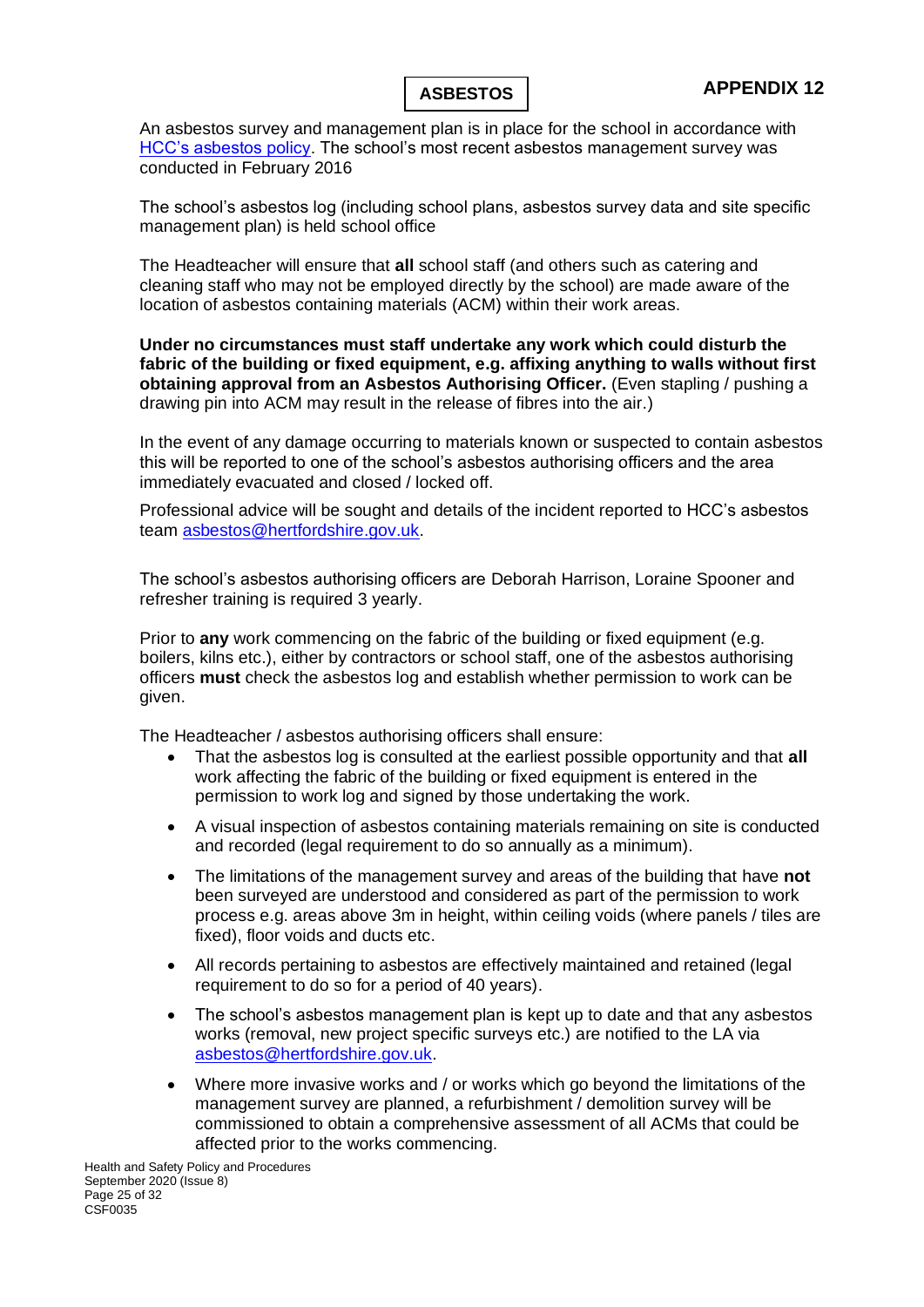# **CONTRACTORS**

All contractors used by the school shall ensure compliance with relevant health and safety legislation, guidance and good practice.

All contractors must report to school office where they will be asked to sign the visitors book and wear an identification badge. Contractors will be issued with guidance on emergency procedures, relevant risks, and local management arrangements.

Headteacher/office staff are responsible for monitoring areas where the contractor's work may directly affect staff and pupils and checking whether expected controls are in place and working effectively.

#### **School managed projects**

The [Construction \(Design and Management\) Regulations 2015](http://www.hse.gov.uk/construction/cdm/2015/index.htm?ebul=gd-cons/jun15&cr=1)<sup>5</sup> applies to all building, demolition, repair and maintenance or refurbishment work.

Where the school undertakes projects direct the governing body are considered the 'client' and therefore have additional statutory obligations. These projects are managed by Hertfordshire County Council on the school's behalf who will ensure landlords consent has been obtained and, where applicable, all statutory approvals, such as planning permission and building regulations have been sought.

To ensure contractor competency the school uses a property framework contractor as a method of procuring works. These contractors have satisfied the County Council that they understand and abide by health and safety regulations. Details can be found at <http://www.thegrid.org.uk/info/premises/property.shtml> when considering the appointment of contractors outside of Hertfordshire frameworks Headteacher/Governing body/Administrator will undertake appropriate competency checks prior to engaging a contractor i.e. they have sufficient skills, knowledge and experience) to do the job safely, the degree of competence required will depend on the work to be done.

Contractors will be required to provide a construction phase plan, risk assessments and method statements detailing the safe systems of work to be used prior to works commencing on site.

Risk assessments and method statements shall be specific to the site and all aspects of the works to be undertaken. The school, contractors and any subcontractors involved will exchange relevant information regarding the work activities and agree the risk assessments.

Health and Safety Policy and Procedures September 2020 (Issue 8) Page 26 of 32

 $<sup>5</sup>$  Such projects are notifiable to the HSE where the work exceeds 30 days or involves more than</sup> 500 person days of work. In such instances and/ or if there will be more than 1 contractor on site at the same time (in which case a principal designer and principal contractor must be appointed in writing by the client) it is recommended that an agent be used to work on the schools behalf.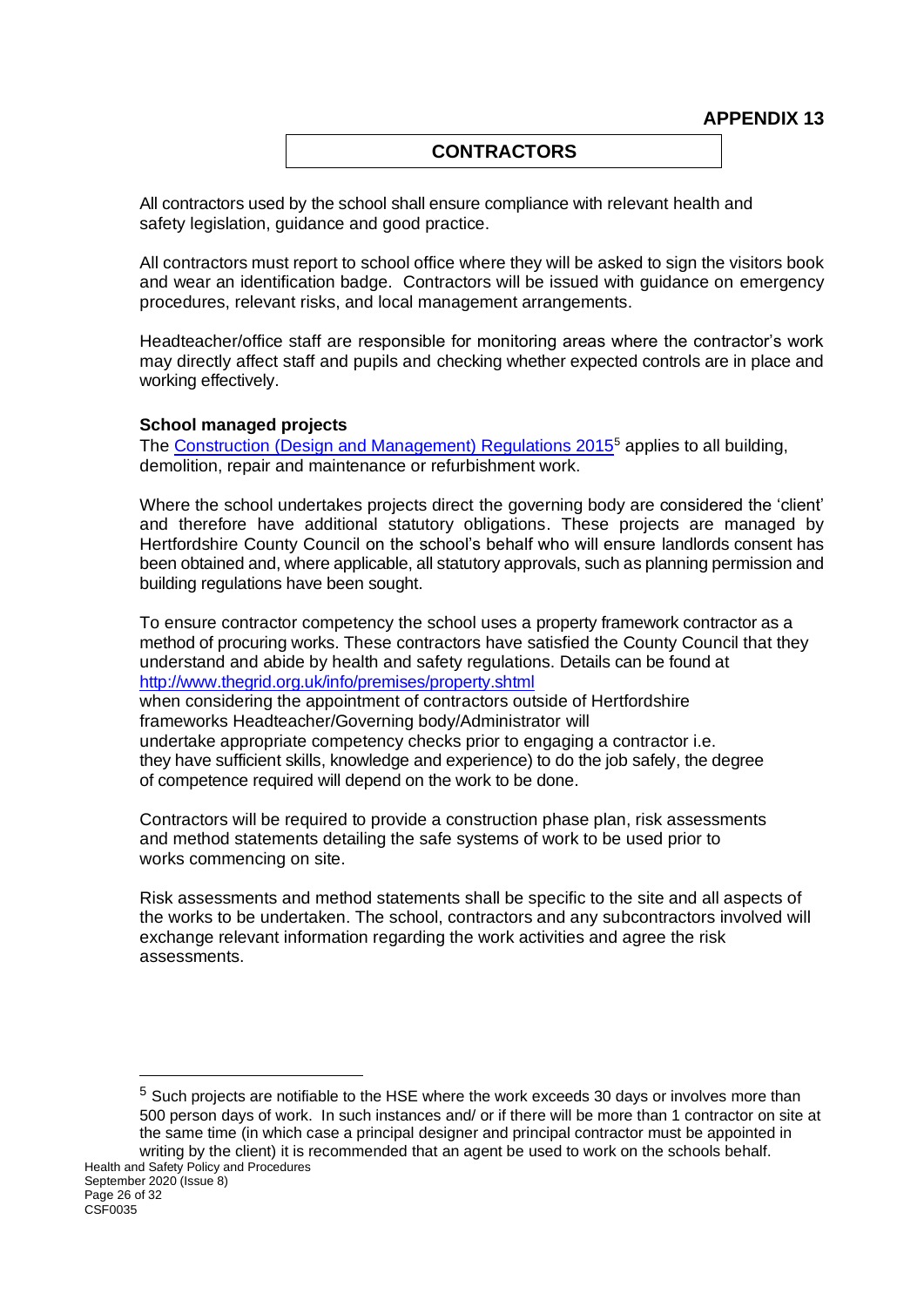# **WORK AT HEIGHT**

Working at height can present a significant risk, where such activities cannot be avoided a task specific risk assessment will be conducted to ensure such risks are adequately controlled. A copy of this assessment will be provided to employees authorised to work at height.

Storage above head height is minimised as far as possible, where this cannot be avoided only light-weight and rarely-used items are stored there.

When working at height (including accessing storage or putting up displays) appropriate stepladders or kick stools are to be used. Staff must not climb onto chairs etc.

Only those persons who have been trained to use ladders safely may use them. Basic instruction is provided to all staff who use ladders / stepladders, see [http://www.hse.gov.uk/pubns/indg455.htm.](http://www.hse.gov.uk/pubns/indg455.htm)

Formal training on work at height, use of ladders, mobile tower scaffolds etc. will be provided where a significant risk is identified as part of an individuals role e.g. site staff

The establishments nominated person(s) responsible for work at height is Caretaker/Site Manager

The nominated person(s) shall ensure:

- all work at height is properly planned and organised;
- the use of access equipment is restricted to authorised users;
- all those involved in work at height are trained and competent to do so;
- the risks from working at height are assessed and appropriate equipment selected;
- a register of access equipment is maintained, all equipment is regularly inspected and maintained with any defective equipment taken out of use until repaired / replaced
- any risks from fragile surfaces is properly controlled.

**APPENDIX 15**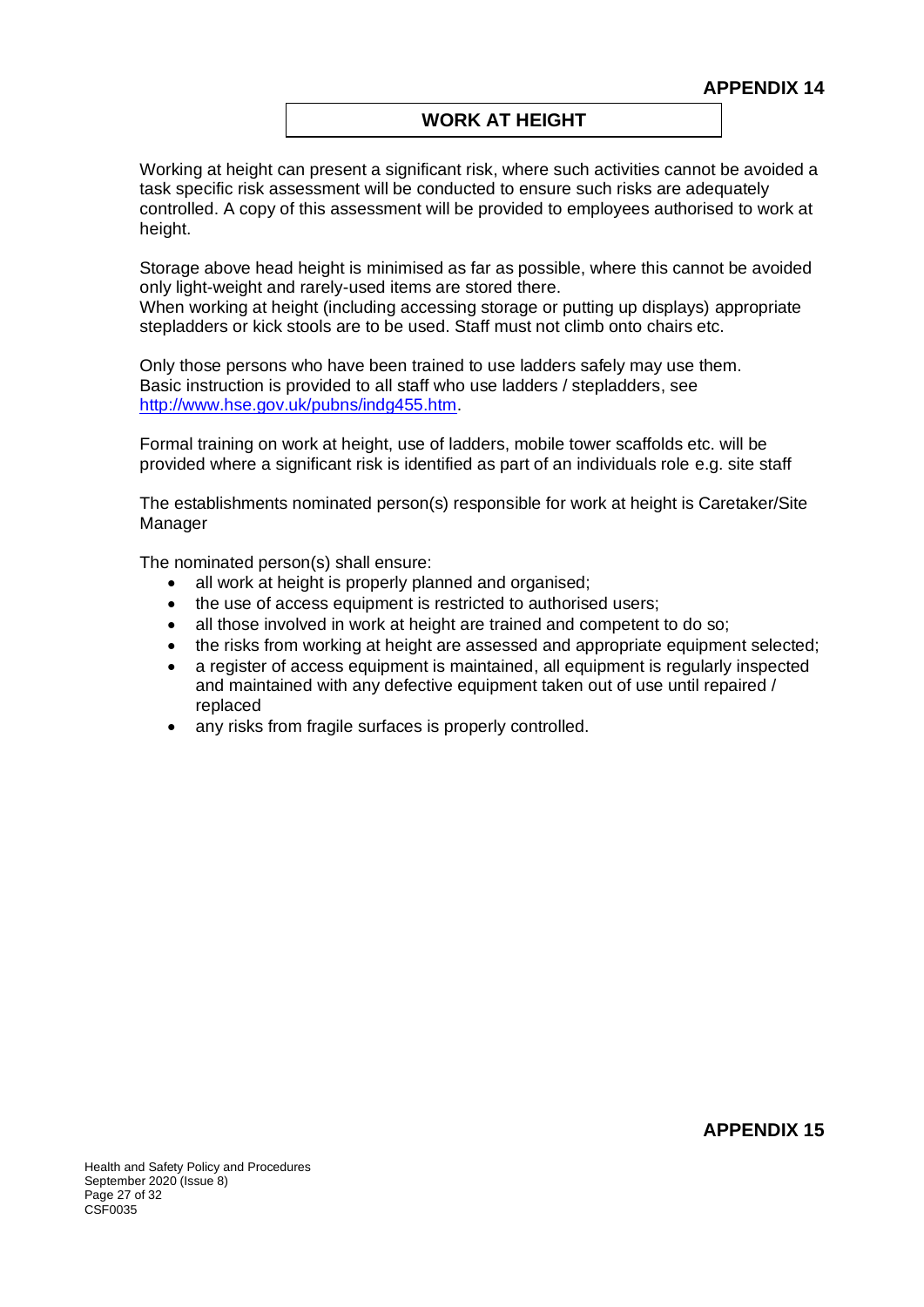# **LIFTING AND HANDLING**

Generic risk assessments for regular manual handling operations are undertaken and staff provided with information on safe moving and handling techniques.

#### **Staff should ensure they are not lifting heavy items and equipment unless they have received training and/or equipment in order to do so safely.**

Those manual handling activities which present a significant risk to the health and safety of staff, will be reported to Headteacher and where such activities cannot be avoided a risk assessment will be conducted to ensure such risks are adequately controlled. A copy of this assessment will be provided to employees who must follow the instruction given when carrying out the task.

#### **Paediatric Moving and Handling**

All staff who move and handle pupils have received appropriate training (both in general moving and handling people techniques and specific training on any lifting equipment, hoists, slings etc. they are required to use).

All moving and handling of pupils has been risk assessed and recorded by a competent member of staff.

Equipment for moving and handling people (hoists, slings etc.) is subject to inspection on a 6 monthly basis by a competent contractor.

**APPENDIX 16**

#### **DISPLAY SCREEN EQUIPMENT (DSE)**

All staff who use computers daily, as a significant part of their normal work *(significant is taken to be continuous / near continuous spells of an hour or more at a time*) e.g. admin / office staff shall have a DSE assessment carried out.

Staff identified as DSE users are entitled to an eyesight test for DSE use every 2 years by a qualified optician (and corrective glasses if required specifically for DSE use).

Advice on the use of DSE is available in the **Education Health and Safety Manual** 

**APPENDIX 17**

Health and Safety Policy and Procedures September 2020 (Issue 8) Page 28 of 32 CSF0035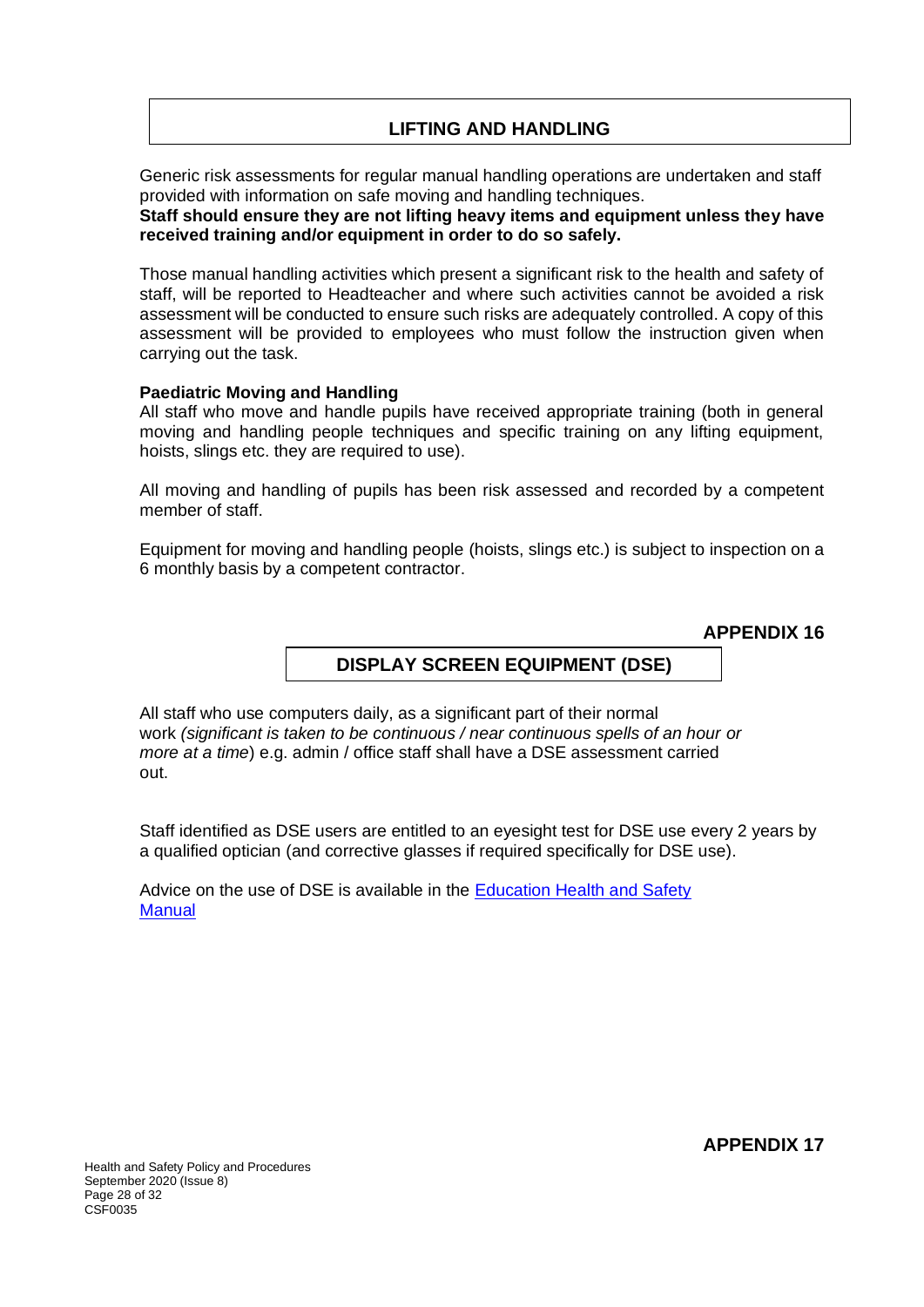# **VEHICLES ON SITE**

Vehicular access to the school is restricted to school staff and visitors only and not for general use by parents / guardians when bringing children to school or collecting them.

Access to the school must be kept clear for emergency vehicles.

Separate pedestrian and vehicle gates are provided. A risk assessment in in place for pedestrian / vehicle segregation

# **LETTINGS / SHARED USE OF PREMISES**

Lettings are managed by Headteacher/Administrator

See separate Lettings policy

**APPENDIX 19**

**APPENDIX 18**

**MINIBUSES**

Not applicable

# **APPENDIX 20**

# **STRESS / WELLBEING**

The school and governing body are committed to promoting high levels of health and wellbeing and recognise the importance of identifying and reducing workplace stressors through risk assessment, in line with the HSE's management standards. Detail systems in place within the school for responding to individual concerns and monitoring staff workloads e.g. Performance Management, supervision, mentoring, personal development plans, membership of an Employee Assistance Programme (Schools Advisory Service)



A water risk assessment of the school has been completed by Fordham Heating. Fordham Heating is responsible for ensuring that the identified operational controls are being conducted and recorded in the school's water log book.

This risk assessment will be reviewed where significant changes have occurred to the water system and/ or building footprint.

The risks from legionella are mitigated by basic operational controls and thus the following checks are undertaken and recorded.

• Water is heated and stored to 60 deg C at calorifiers (any vessel that generates heat within a mass of stored water);

Health and Safety Policy and Procedures September 2020 (Issue 8) Page 29 of 32 CSF0035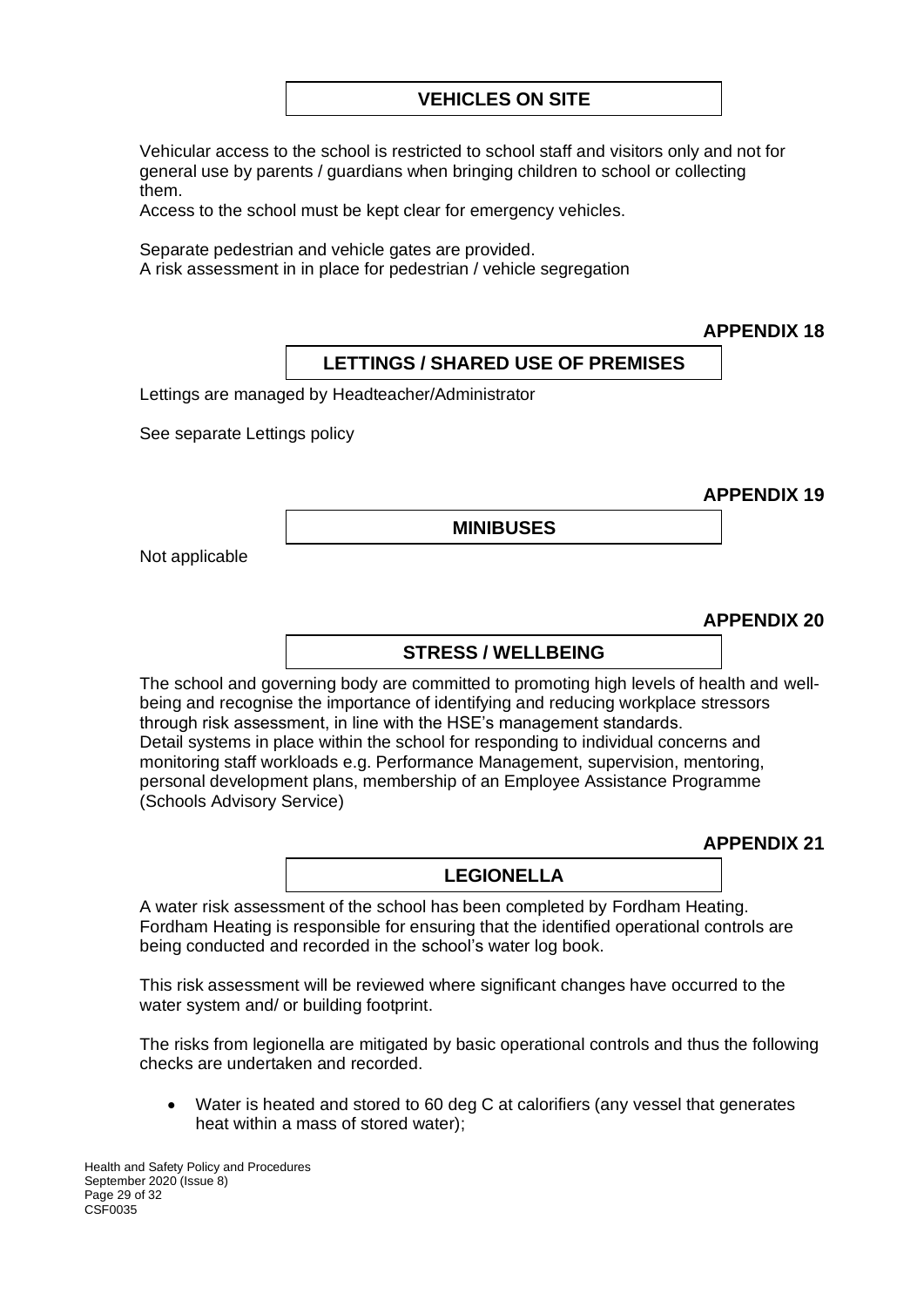- Weekly flushing of seldom used outlets and all showers (with all outlets flushed after school holiday periods);
- Monthly temperature checks on sentinel outlets (those nearest and furthest away from calorifiers;
- Quarterly disinfection / descaling of showers;
- Stored cold water tanks are inspected for compliance and safety on an annual basis by T Clarke and tank water temperature recorded.

All records relating to the management of Legionella must be kept for 5 years.

| <b>APPENDIX 22</b> |  |
|--------------------|--|
|--------------------|--|

# **SCHOOL SWIMMING**

Not applicable

**APPENDIX 23**

**WORK RELATED LEARNING** 

Not applicable

# **Addendum to H&S policy**

In recognition of the current circumstances due to COVID-19, this addendum to the school's H&S policy sets out the arrangements in relation to the return to full-time school from September 2020.

In line with the school's wider responsibilities under Health and safety legislation detailed in the main H&S policy, the school has produced a COVID-19 risk assessment detailing the control measures in place to mitigate risks of transmission, this is based on the national guidance for schools produced by the DfE.

[https://www.gov.uk/government/publications/actions-for-schools-during-the](https://www.gov.uk/government/publications/actions-for-schools-during-the-coronavirus-outbreak/guidance-for-full-opening-schools)[coronavirus-outbreak/guidance-for-full-opening-schools](https://www.gov.uk/government/publications/actions-for-schools-during-the-coronavirus-outbreak/guidance-for-full-opening-schools)

Our risk assessment has been consulted on with all staff and will be regularly reviewed to any reflect changes in national guidance as well as local operational issues.

# **The Headteacher will:**

Have overall responsibility for the development and implementation of the wider H&S policy, COVID-19 risk assessment and action plan.

Consult with all staff as part of the planning and risk assessment process.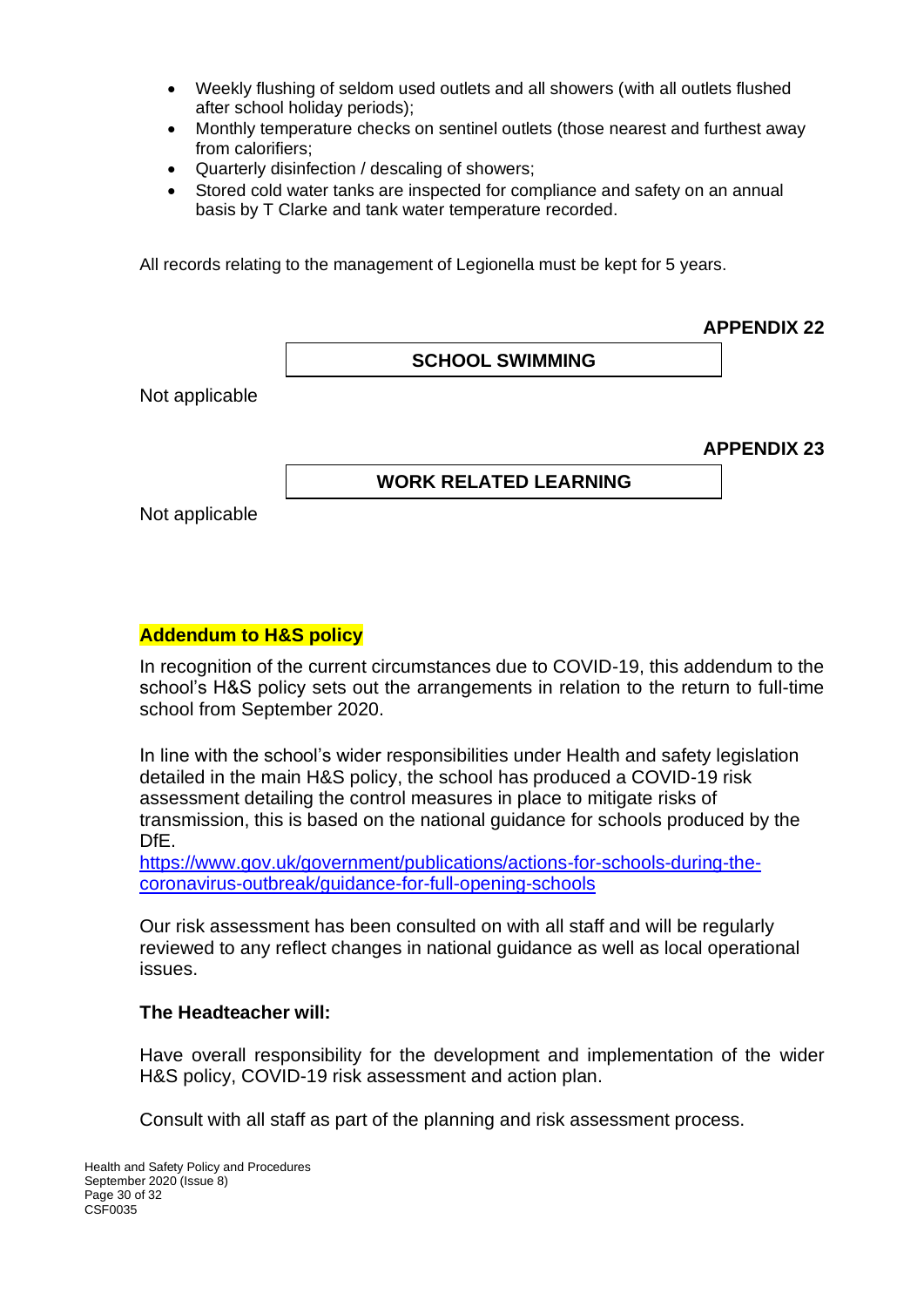Ensure all documentation is regularly reviewed to meet current need and any updated guidance from the Government or Local Authority.

Ensure that all staff, including temporary staff, peripatetic and supply teachers, visiting coaches etc. are briefed on the required controls for managing risk.

Put in place a monitoring process to review how staff and students adapt and adopt to the controls put in place, reviewing the risk assessment to reflect any additional controls or risks which become apparent as operational activities and curriculum are delivered.

Ensure that individual risk assessments (for both staff and pupils) are conducted where required.

# **All staff will:**

Carry out all work in accordance with the policy, risk assessment and action plan, including additional tasks as part of the response to COVID-19.

Take the opportunity to contribute to the risk assessment and action planning process.

Ensure appropriate controls and procedures are brought to the attention of all staff under their control.

Be responsible for reporting any Health and Safety risks related to COVID-19 to the Headteacher.

The COVID-19 risk assessment ensures compliance with the Governments guidance on managing the risk of COVID-19 namely to:

- minimise contact with individuals who are unwell by ensuring that those who have coronavirus (COVID-19) symptoms, or who have someone in their household who does, do not attend school;
- ensure enhanced cleaning, handwashing and hygiene procedures are in place and in line with national guidance;
- wear face coverings where recommended, in communal areas of the school where social distancing is hard to maintain;<sup>6</sup>

<sup>&</sup>lt;sup>6</sup> Schools that teach years 7 and upward Heads have discretion to require face coverings to be worn by pupils, staff and visitors in communal areas outside the classroom where maintaining social distancing is difficult.

In primary schools headteachers have the discretion to decide whether to ask staff or visitors to wear face coverings in these circumstances. Primary school children will not need to wear a face covering.

Based on current evidence the DfE guidance is that face coverings will not be necessary in the classroom even where social distancing is not possible. Face coverings would have a negative impact on teaching and their use in the classroom should be avoided